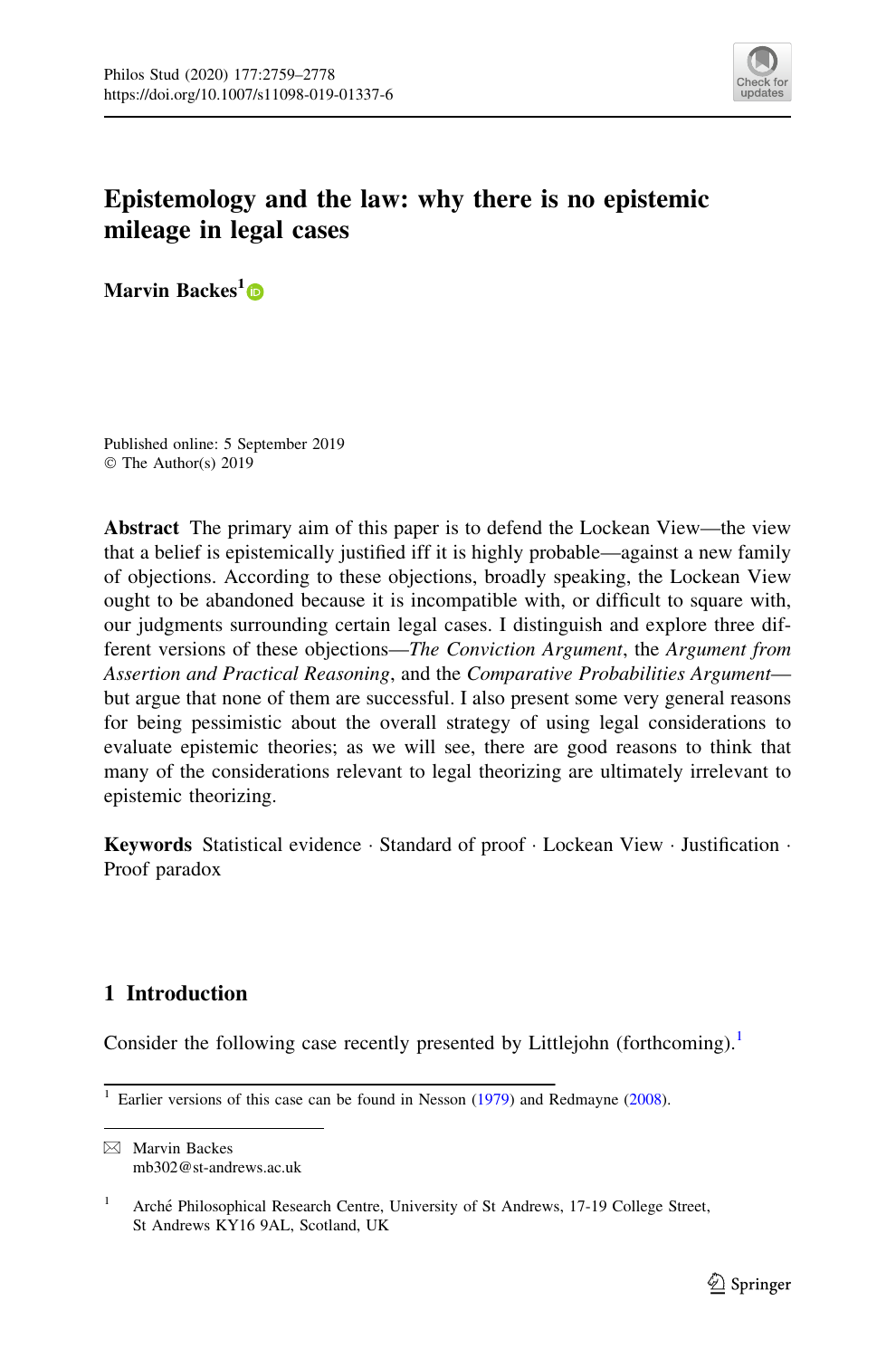Prisoners 100 prisoners are exercising in a prison yard. Suddenly 99 of them attack the guard, putting into action a plan that the 100th prisoner knew nothing about. The 100th prisoner played no role in the assault and could have done nothing to stop it. There is no further information that we can use to settle the question of any particular prisoner's involvement.

Suppose that after the event one of the 100 prisoners, chosen at random, was prosecuted for their involvement in the attack. Should this prisoner be convicted? Many of us feel inclined to say no, as the evidence against the prisoner is purely statistical. And, in our legal practice, such a judgment seems to be taken seriously the purely statistical evidence in Prisoners would ordinarily be treated as insufficient to convict the prisoner. While this seems rather uncontroversial, cases like the one above (other notable examples include Gatecrasher<sup>2</sup> and Blue-Bus<sup>3</sup> Company cases) have received considerable attention from both legal theorists and epistemologists. Specifically, they have given rise to two distinct kinds of projects.

First, cases like Prisoners have led some legal theorists and philosophers to rethink what's required of a body of evidence in order to be sufficient for legal convictions. For instance, in the UK and the US the legal standard of proof in civil proceedings is the Preponderance of Evidence. In legal theory, this turn of phrase is typically given a probabilistic interpretation—a proposition is taken to meet this standard if it is *more likely to be true than false*; or, put differently, if its degree of probability is above  $0.5^{4.5}$  But statistical evidence is of course perfectly capable of establishing that a proposition's degree of probability is greater than 0.5. So, purely statistical evidence—so long as it's strong enough—should be sufficient for legal convictions. Since this strikes many as the wrong result, cases like Prisoners seem to present straightforward counterexamples to some of the prevailing doctrines surrounding the legal standard of proof.

To address this issue, legal theorists and philosophers have proposed various revisions to the legal standard of proof that are intended to rule out convictions based on purely statistical evidence. In formulating these revisions, theorists have often appealed to insights from epistemology: Thomson ([1986\)](#page-19-0) has argued that there needs to be a causal connection between the body of evidence and the proposition that the defendant is guilty; Enoch et al.  $(2012)$  $(2012)$  and Enoch and Fisher  $(2015)$  $(2015)$  have proposed that the evidence needs to be *sensitive* to the proposition that the defendant

 $2$  For the original presentation see Cohen [\(1977](#page-18-0)). See also, Blome-Tillmann ([2015](#page-18-0)).

<sup>&</sup>lt;sup>3</sup> The famous Blue-Bus Company case is loosely based on an actual lawsuit between Smith v Rapid Transit (Smith v. Rapid Transit, Inc., 317 Mass. 469, 58 N.E.2d 754, 1945). See also Redmayne ([2008\)](#page-19-0) and Enoch et al. ([2012\)](#page-18-0).

 $4$  See, for example, Keane [\(1996](#page-19-0): Chap. 3) or Dennis [\(2002:](#page-18-0) Ch. 11).

<sup>&</sup>lt;sup>5</sup> Criminal proceedings are governed by a more stringent standard of proof. Here the defendant's guilt needs to be established beyond a reasonable doubt. But just as the preponderance of evidence is given an interpretation in probabilistic terms, so beyond a reasonable doubt can presumably be interpreted probabilistically—the threshold to meet this standard would just be significantly higher (see, for example, Smith [2018:](#page-19-0) 1194). If this is correct, then the issue discussed below can be expected to generalize to other standards of proof.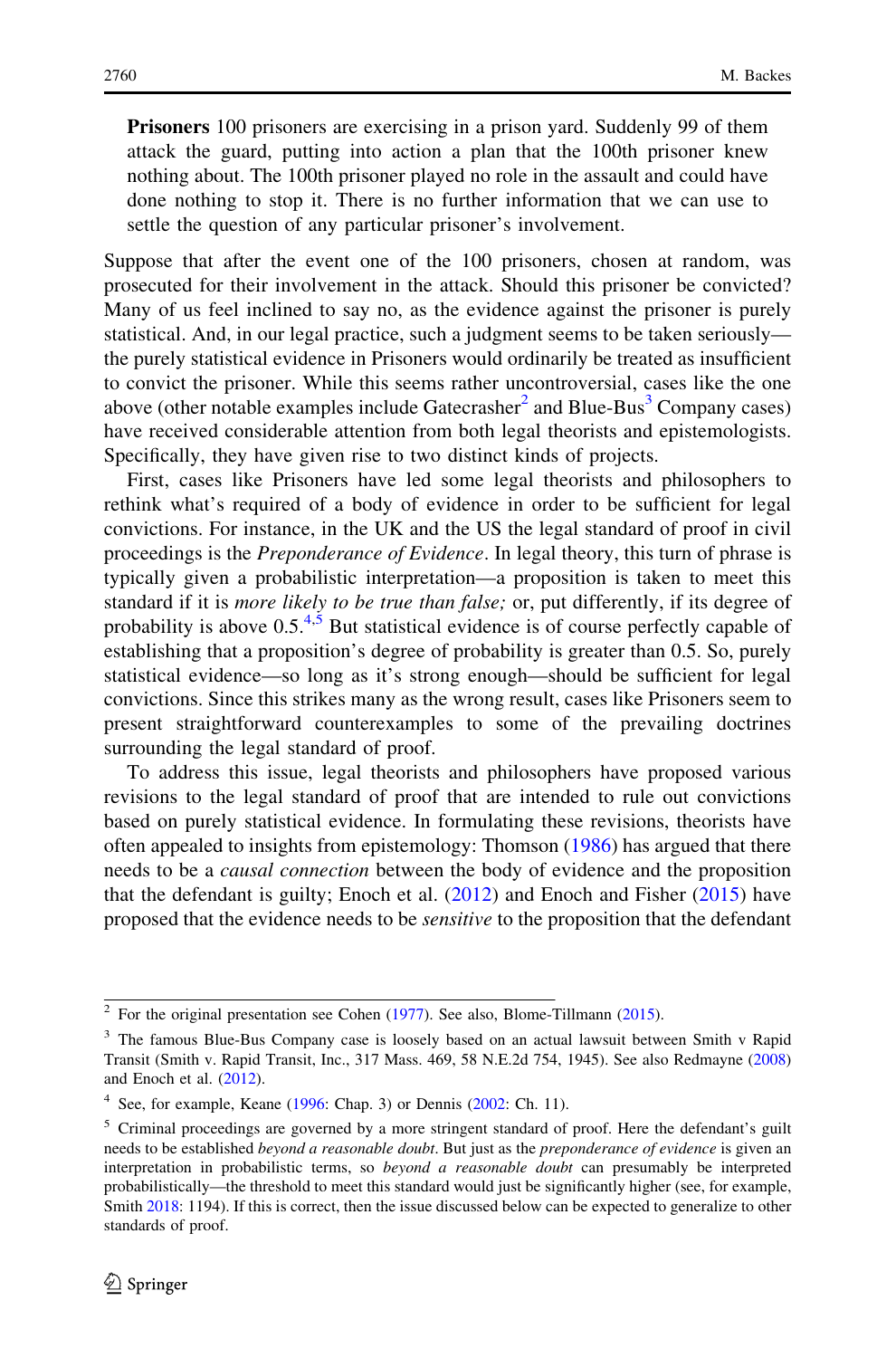is guilty<sup>6</sup>; and Smith ([2018\)](#page-19-0) has argued that the evidence needs to *normically* support the proposition that the defendant is guilty. Importantly then, these projects have used insights from epistemology to shed light on, and help answer, legal questions—let's call this the *epistemic-to-legal direction of exchange*. Over the years these projects have led to interesting interdisciplinary work and, in general, I think we should be sympathetic towards them.

This paper is concerned with a second kind of project that legal cases like Prisoners have given rise to—one that I think is ultimately less promising. In recent years, a number of philosophers (e.g. Buchak [2014;](#page-18-0) Smith [2016;](#page-19-0) Littlejohn forthcoming) have turned the above connection between epistemology and the law around and appealed to reflections on legal cases to inform, and help answer, epistemic questions—we may call this the *legal-to-epistemic direction of exchange*. Specifically, these philosophers have used cases like Prisoners to try and cause trouble for probabilistic, or Lockean, accounts of epistemic justification—i.e. accounts that explain justification in terms of high probability. For our current purposes we may characterize the Lockean View as follows.<sup>7</sup>

Lockean View (i) A belief that P is justified for S iff P is highly probable for S and (ii) for any two beliefs P and Q, if P is epistemically more probable for S than Q, then P is epistemically more justified for S than Q.

The primary aim of this paper is to defend the Lockean View against these new arguments from legal cases. I distinguish three different versions of these arguments—The Conviction Argument, The Argument from Assertion and Practical Reasoning, and The Comparative Probabilities Argument—but argue that none of them make a decisive case against the Lockean View. I also provide some very general reasons for being skeptical about arguments that follow the legal-toepistemic direction of exchange. As we will see, epistemology and the law are not as closely connected as they would need to be in order for these arguments to be successful. In a slogan: there is no epistemic mileage in legal cases.

The plan is as follows. Section [2](#page-3-0) considers what I call the Conviction Argument against the Lockean View and elaborates a Lockean response. In Sect. [3](#page-9-0) I argue that the Lockean response to the Conviction Argument also points towards another conclusion, namely that epistemology and the law have diverging aims. In light of this, I argue, attempts to undermine any epistemic theory by appeal to the law are unlikely to succeed. Finally, in Sects. [4](#page-10-0) and [5](#page-14-0) I consider but ultimately reject two further objections to the Lockean View motivated by reflecting on the law: The Argument From Practical Reasoning and Assertion and The Comparative Probabilities Argument. In the end, it appears that Lockeans have a lot more room for manoeuvring than their opponents seem to think.

 $6$  See Blome-Tillmann ([2015\)](#page-18-0) for a critical discussion of this proposal.

 $<sup>7</sup>$  More specific versions of the Lockean View have been endorsed by, for instance, Goldman ([1979\)](#page-19-0),</sup> BonJour ([1985:](#page-18-0) 6), Moser ([1989:](#page-19-0) 42), Foley [\(1992](#page-19-0)), Plantinga [\(1993](#page-19-0): 18), Swinburne [\(2001](#page-19-0)), Conee and Feldman [\(2004](#page-18-0): 100), Pryor [\(2004](#page-19-0): 352), Bergmann ([2006:](#page-18-0) Ch. 6), and Sturgeon ([2008\)](#page-19-0).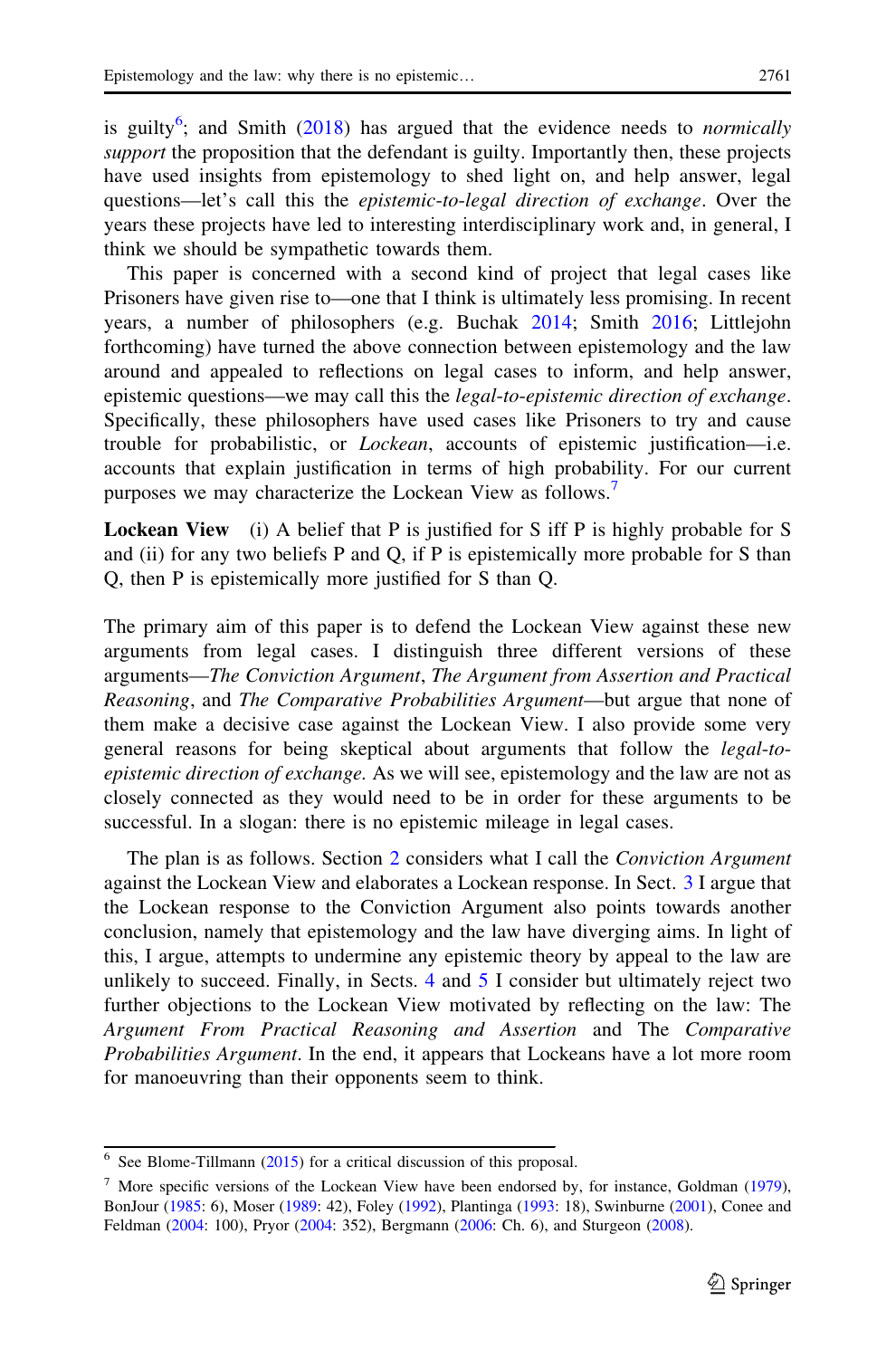# <span id="page-3-0"></span>2 The conviction argument

The perhaps most direct challenge to the Lockean View via appeals to legal considerations was recently proposed by Littlejohn (forthcoming).<sup>8</sup> Consider again the case of Prisoners. As mentioned previously, many people (including legal scholars and practitioners) would be reluctant to convict the defendant. As such, many of us would deny what Littlejohn (p. 2) calls Punish.

Punish It is permissible to punish the defendant in Prisoners (and similar cases where the only evidence of guilt is statistical evidence).

Next, consider the following epistemic analogue of Punish, which Littlejohn (p. 2) calls Believe.

**Believe** It is permissible to believe that the defendant is guilty in Prisoners (and similar cases where the only evidence of guilt is statistical evidence).

What should we make of Believe? While the intuitive pull to reject Punish is undeniably very strong, it is less clear that there is anything objectionable about Believe.

Now, Lockeans will likely be committed to accept Believe; after all, the belief that the defendant in Prisoners is guilty is highly probable. And since Lockeans think that high probability is what makes a belief justified, they will likely endorse the claim that it is permissible to believe that the defendant is guilty.<sup>9</sup> Hence, the position that Lockeans will likely want to take towards Prisoners is to (a) accept Believe but (b) reject Punish. $^{10}$ 

At this stage however, opponents of the Lockean View may raise the following objection: if we can justifiably (or permissibly) believe that the defendant in Prisoners is guilty, then why shouldn't we punish the defendant? Here is how Littlejohn states the challenge, ''If we can reasonably believe that the defendant in Prisoner is guilty, there is no principled objection to conviction'' (forthcoming: 17). The core of this challenge against the Lockean View then is that it is not clear on what grounds Lockeans may reject Punish if they think that we are justified in believing that the defendant is guilty. In other words, we might worry that proponents of the Lockean View will struggle to square an acceptance of Believe with a rejection of Punish. Here is a more explicit formulation of what I will call The Conviction Argument.

<sup>&</sup>lt;sup>8</sup> Less explicit precursors of this argument may be found in Buchak  $(2014)$  $(2014)$  and Smith  $(2016)$  $(2016)$ .

<sup>9</sup> Underlying this claim is a principle along the following lines: if a belief is justified, then it is permissible to believe it. For our current purposes I will follow Littlejohn and not question this principle. Anyone who finds this claim problematic is free to simply substitute 'permissible' in Believe with a more overtly epistemic notion like 'justifiable' or 'reasonable'. For our present purposes nothing hangs on this.

<sup>&</sup>lt;sup>10</sup> Alternatively, Lockens may try to argue that we should accept both Believe and Punish. However, as I will argue below, a strategy that requires that we accept Punish is unlikely to succeed.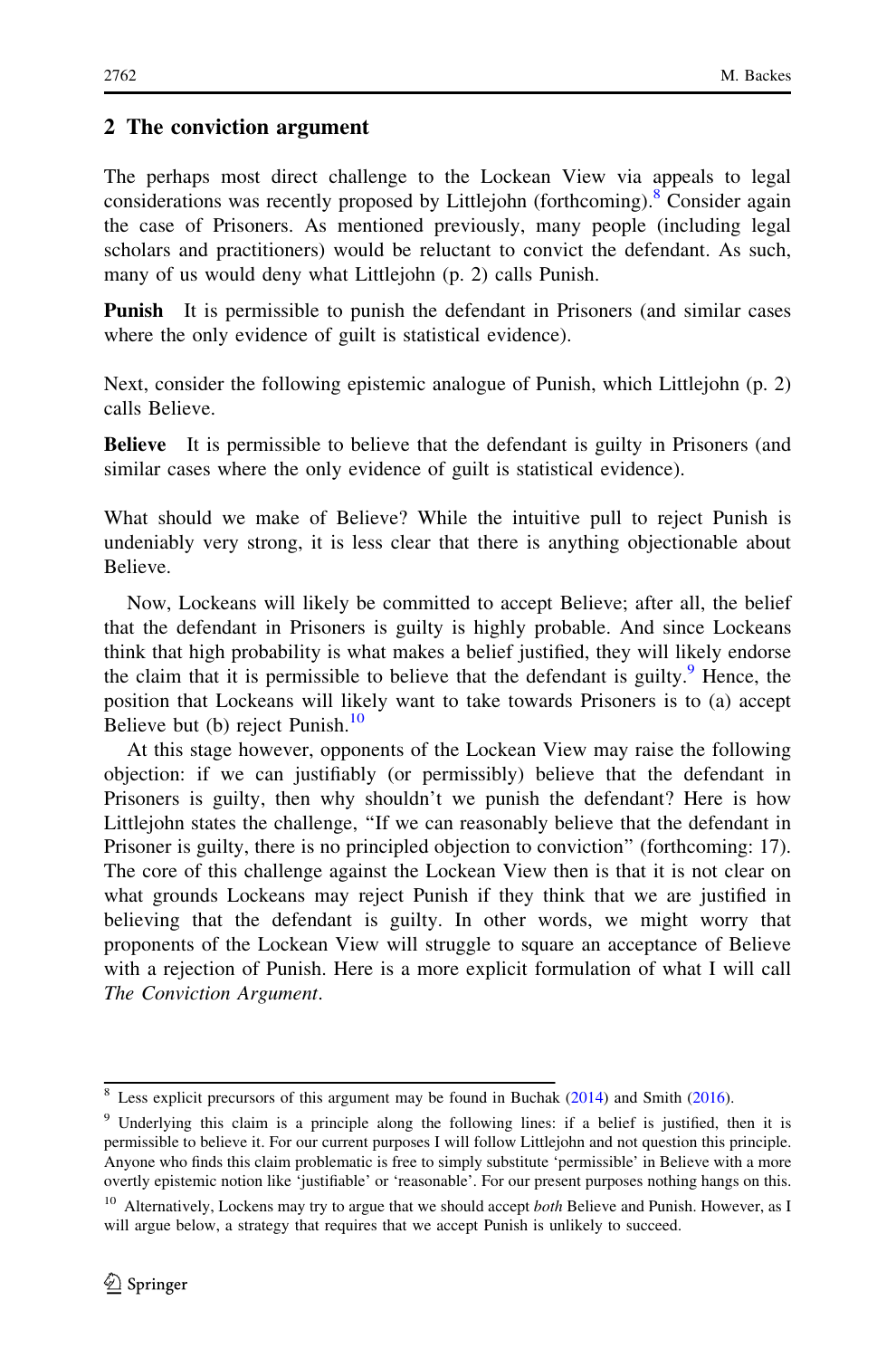#### The Conviction Argument

- A1. If one accepts the Lockean View, then one is committed to accept Believe.
- A2. If one accepts Believe, then there is no principled objection to Punish.
- A3. If there is no principled objection to Punish, then one should accept Punish.
- A4. Hence, if one accepts the Lockean View, then one should accept Punish.
- A5. We should not accept Punish.
- A6. Therefore, we should not accept the Lockean View.

How may Lockeans respond to this argument?

One option would be to deny (A5). This strategy would commit Lockeans to accept Punish. How might they try to defend this counterintuitive proposal? One way to motivate an acceptance of Punish is to point out that it would maximize expected value.<sup>11</sup> If all 100 prisoners were convicted, then we know that 99 of the 100 convictions were appropriate and entirely unproblematic. If on the other hand we let all 100 prisoners go free, then we know that 99 guilty prisoners go unpunished. So, accepting Punish would commit us to 1 error, while rejecting Punish will lead to 99 errors. Depending on what values we assign to *falsely convicting the innocent* and failing to convict the guilty, we can, as long as we are free to change the number of prisoners, always set up a case in which Punish will maximize expected value.<sup>12</sup> However, ultimately, I don't think that rejecting (A5) is a promising strategy for Lockeans—our inclinations to reject Punish are simply too strong.

Alternatively, Lockeans could reject either (A1) or (A3). However, both claims seem very compelling. If we take seriously the idea that statistical evidence can justify belief, then we should accept Believe. Likewise, it seems plausible that if there is no principled objection to Punish in Prisoners, then we should accept Punish. While others are invited to explore these avenues further, it strikes me as unlikely that a successful response to the Conviction Argument will turn on a rejection of either (A1) or (A3).

If this is correct, then rejecting (A2) of the Conviction Argument seems to be the most promising strategy for Lockeans. For this strategy to succeed, they will need to offer a *principled* reason to reject Punish that is independent from Believe. I turn to such a reason now.

### 2.1 Against Punish

#### 2.1.1 The Epistemic Argument against Punish

On what grounds might we reject Punish? Opponents of the Lockean View can reject Punish on epistemic grounds. For instance, Littlejohn (forthcoming: 2) proposes that, ''the best argument against Punish is built on an argument against Believe.'' In fact, he takes the following to be the strongest argument against Punish (p. 16)—let's call it The Epistemic Argument against Punish.

<sup>&</sup>lt;sup>11</sup> Littlejohn also considers but ultimately rejects this kind of utility-based argument.

 $12$  This strategy would not work if we thought that the cost of *falsely convicting the innocent* was infinite. But since I ultimately reject this utility-based argument in favour of Punish anyways, I will not consider this issue further here.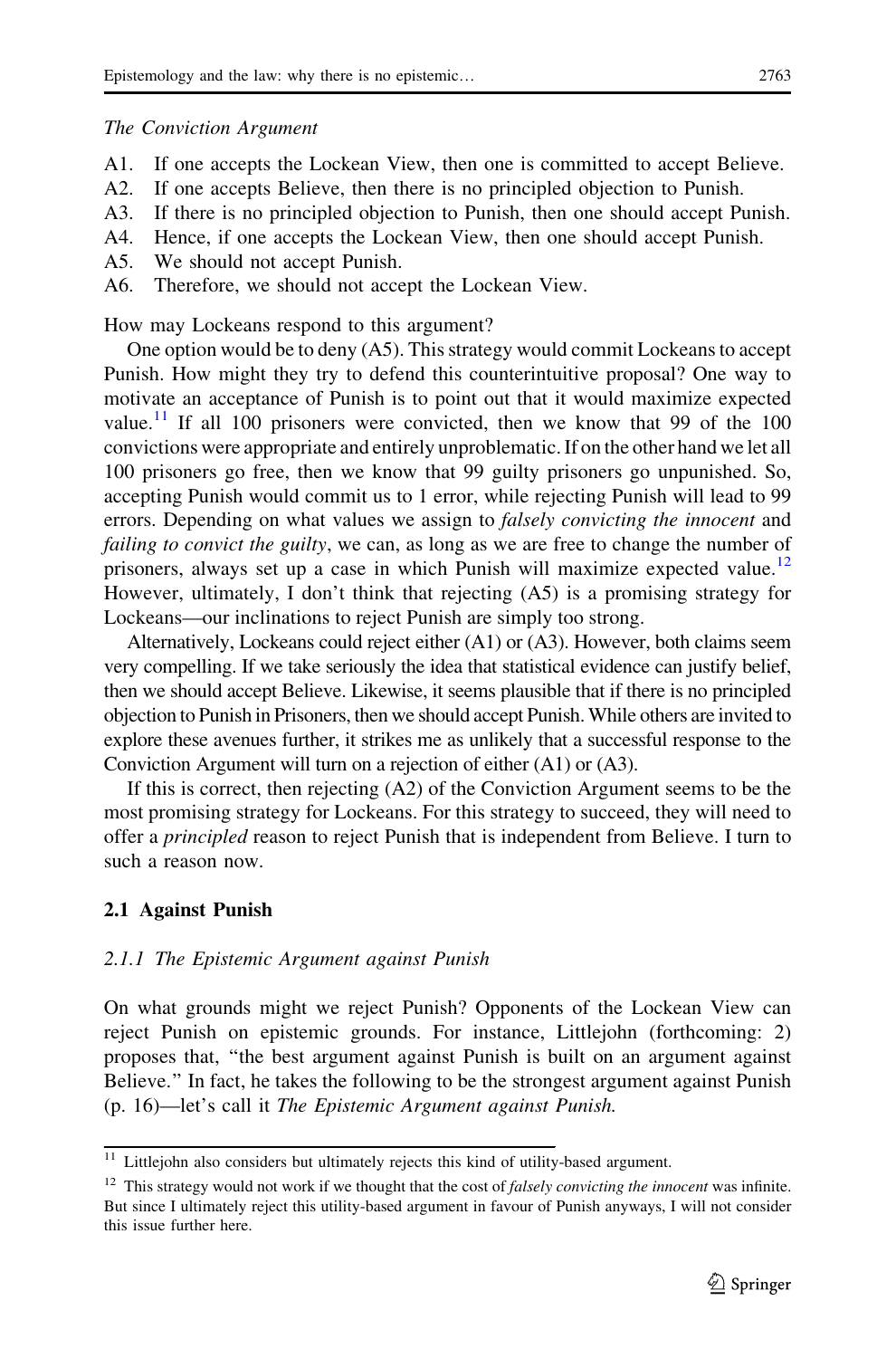## The Epistemic Argument against Punish

- B1. It would be wrong to punish the defendant in Prisoners if we could not rationally believe the defendant to be guilty.
- B2. Given the grounds in Prisoners, we could not rationally believe the defendant to be guilty.
- B3. Thus, it would be wrong to punish the defendant in Prisoners.

While proponents of the Lockean View can accept (B1) they will reject (B2) of the Epistemic Argument against Punish. Hence, they will need to offer a different, *non-epistemic*, argument against Punish.

#### 2.1.2 The Moral Argument against Punish

Now, Littlejohn claims that the strongest argument against Punish is the Epistemic Argument.<sup>13</sup> Importantly, however, in order for the objection against the Lockean View to stick, it needs to be the case that the epistemic argument is the only convincing argument against Punish—i.e. that there is no other plausible reason for which Lockeans may reject Punish. But do Lockeans need to accept this claim? I do not think so. In what follows I argue that Punish can reasonably be rejected on moral grounds. The key idea is the following: convicting a defendant based on purely statistical evidence is incompatible with our ideals of *justice and fairness*; and it is for this reason that we should reject Punish. If this argument is successful, then proponents of the Lockean View can object to Punish on grounds that are entirely non-epistemic and independent from Believe. As such, they will have a principled reason to reject (A2) of The Conviction Argument.

To initially motivate the thought that, contra Littlejohn, Punish *can* convincingly be rejected on purely moral grounds, it may be helpful to reflect on why we so vehemently object to Punish. Here is a natural thought: deciding the fate of a randomly chosen prisoner solely based on the fact that they were in the same prison yard as a group of individuals who committed a crime appears to be grossly *unfair* or *unjust*.<sup>14</sup> Importantly, we can hold that convicting the defendant would be unjust or unfair even if we accept that it is overwhelmingly probable that they were involved in the attack and we think, with Lockeans, that this makes it rational to believe that they were involved. There doesn't seem to be anything puzzling or inconsistent about this position.

<sup>&</sup>lt;sup>13</sup> This is not to say that Littlejohn doesn't think that Punish is morally problematic—he does acknowledge that Punish is morally troublesome (forthcoming: 11). What Littlejohn seems to think is that the epistemic argument is the best way to argue against the morally objectionable claim expressed in Punish.

<sup>&</sup>lt;sup>14</sup> It may be important to highlight that in Prisoners the one innocent prisoner presumably did not have the option of removing themselves from the situation or to intervene. In other cases of group crimes where these are live options but an individual does not pursue them, both our intuitions and legal opinions may differ.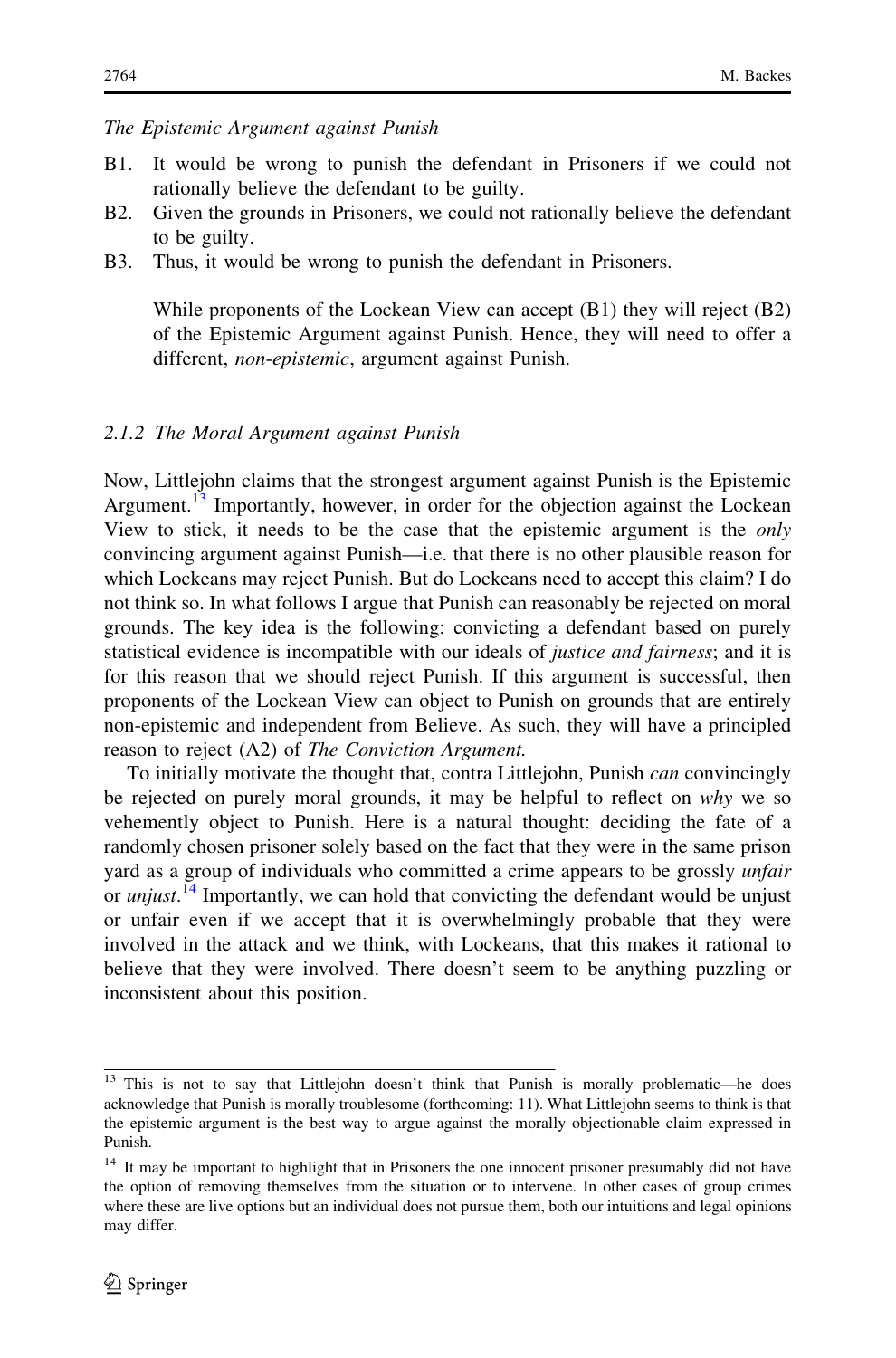In fact, this combination of attitudes is very common in our legal practice. Consider, for instance, cases of illegally obtained evidence. A court may obtain a piece of evidence that clearly ties a defendant to a crime; and based on this evidence a judge (or a jury) may come to justifiably believe that the defendant is guilty. But, if the evidence was obtained illegally (and the admissible evidence alone is insufficient for a conviction), then it would be impermissible to convict the defendant—even if it is reasonable to believe that the defendant is guilty. The reason it would be impermissible is of course *not* because the judge (or the jury) is not in a position to justifiably believe that the defendant is guilty, they may well be in such a position, but because doing so would violate certain principles that aim to promote a just and fair legal system. Now, Lockeans may of course point out that in cases like Prisoners their situation is relevantly similar—while the fact that it is overwhelmingly probable that the defendant is guilty makes it reasonable for us to believe that they are guilty, the statistical nature of the evidence makes it ultimately impermissible to convict the defendant because doing so would be unjust or unfair.

The idea that legal convictions based on statistical evidence would be unjust or unfair is also echoed in various places in the literature. For instance, Blome-Tillmann [\(2015](#page-18-0): 103) recently offered the following assessment of the Gatecrasher Case (an analogue of Prisoners in which a person is randomly chosen from a crowd at a rodeo at which 70% of attendees are known to be gatecrashers and is sued for gatecrashing).

… courts will find for the defendant. And again, I take it that this accords rather well with our intuitions about *fairness* and *justice*.<sup>15</sup> It doesn't seem right to find John, who was randomly picked out in the arena, liable to pay damages just because 70% of attendees gatecrashed. After all, if such a case was allowed to succeed in court, the organizers of the rodeo could, in principle, win similar cases for every person in attendance at the rodeo, including the 300 people that paid the entrance fee.

Similar remarks can be found in Smith [\(2018](#page-19-0): 1195), who provides the following observation in response to the Blue-Bus Company case (another analogue of Prisoners, in which the Blue-Bus Company is sued for their involvement in an accident based purely on the fact that the Blue-Bus company operates a high number (e.g. 90%) of the buses in the area).

To hold the Blue-Bus company liable, purely on the basis of its large market share, would seem palpably *unjust*.<sup>16</sup>

At this point the following question arises: if the primary concern about Punish is that it is unjust or unfair, then why should we follow Littlejohn and think that the best argument against Punish is an epistemic argument? If Punish is morally problematic, then why not object to Punish directly on moral grounds? Unless opponents of the Lockean View can show that objecting to Punish on moral grounds

<sup>&</sup>lt;sup>15</sup> My emphasis.

<sup>&</sup>lt;sup>16</sup> My emphasis.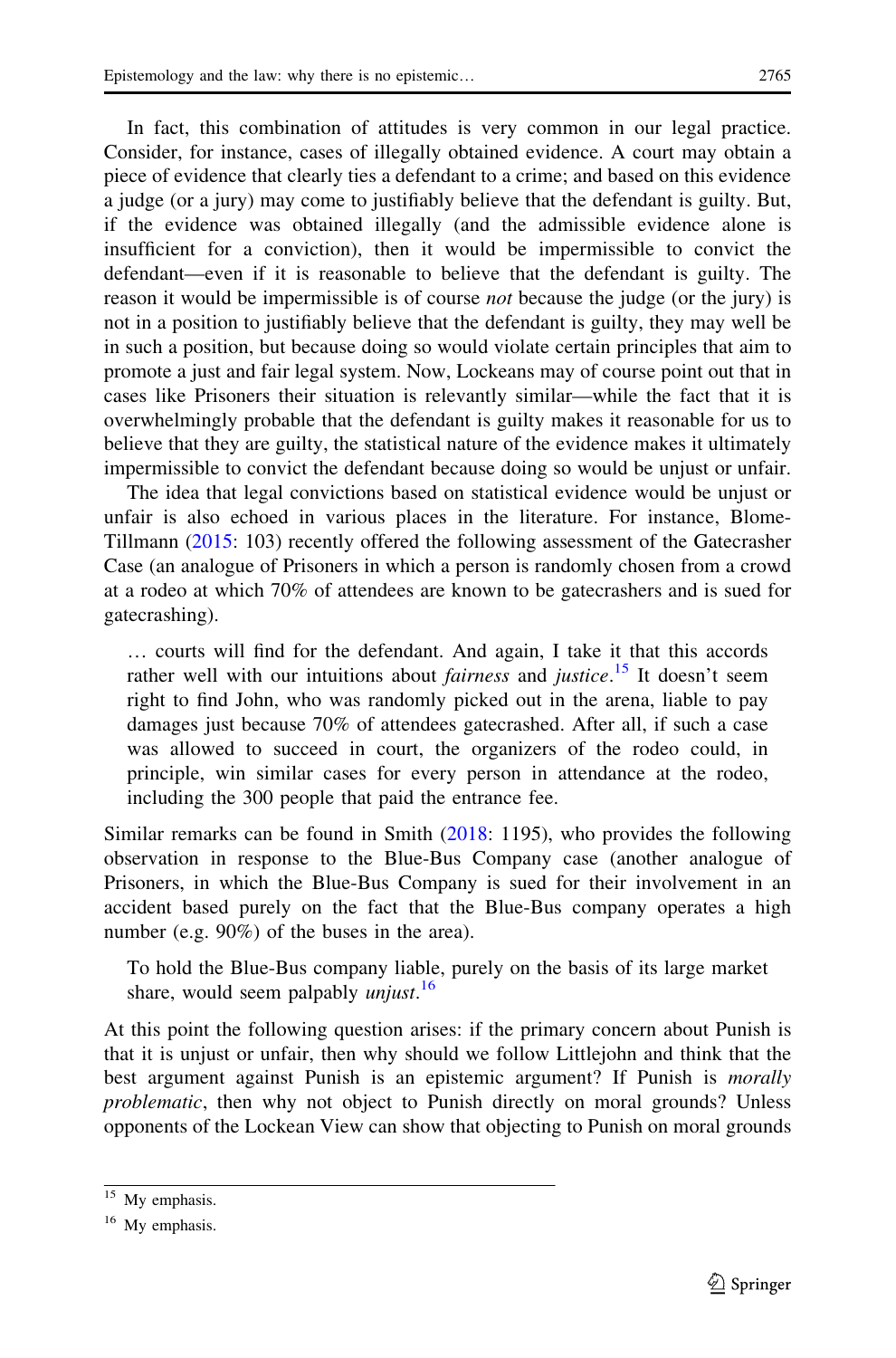is not a live option, it seems reasonable to think that Lockeans can run the following argument against Punish—let's call it the Moral Argument against Punish.

#### The Moral Argument against Punish

- C1. It would be wrong to punish the defendant in Prisoners if this would violate a plausible norm of justice/fairness.
- C2. Convicting the defendant in Prisoners would violate a plausible norm of justice/fairness.
- C3. Thus, it would be wrong to punish the defendant in Prisoners.

This argument provides a principled objection to Punish that is entirely compatible with Believe. And, as such, it provides Lockeans with the resources to reject (A2) of the Conviction Argument.

At this point one might wonder what this principle of justice or fairness may be that convicting the defendant would violate? Whilst it is likely that there is going to be more than one reasonable explanation as to why Punish may be unfair or unjust, and whilst the success of the Moral Argument against Punish does not require a commitment to any particular principle of justice or fairness—all that's required for the argument to succeed is to think that some such principle plausibly exists  $\frac{1}{1}$  below I will briefly consider what strikes me as a compelling candidate.

I take the following to be rather uncontroversial: legal convictions have a considerable impact on the lives of individuals. In addition to the direct effects resulting from monetary fines or time spent in prison, legal convictions also have far-reaching *indirect effects*. For instance, they affect personal relationships, they impact how we are perceived by others, how others interact with us, the opportunities that we are given and have access to, etc. So, in light of the considerable impact that legal convictions can have on a subject, it seems reasonable to think that we owe it to individuals (and organizations) that we do not treat legal convictions lightly.<sup>18</sup> Now, while there may be different ways of spelling out what this means, here is what strikes me as a reasonable thought: we owe it to defendants that we do not find them guilty if the verdict could easily be false. Stated in modal terms, we might say that we owe it to defendants that we do not convict them if there exists a nearby possible world in which we falsely convict them. These

<sup>&</sup>lt;sup>17</sup> In his discussion Littlejohn does briefly consider the option of rejecting Punish on justice or fairness grounds. However, he quickly abandons this strategy after briefly considering two options. But this of course is not enough. What Littlejohn, or anyone sympathetic to something like the Conviction Argument, needs to show is that either (a) all of the available justice or fairness-based arguments against Punish fail or (b) that there is a general reason to think that any moral—or non-epistemic—argument against Punish will be unsatisfactory. However, Littlejohn does not pursue either of these options.

<sup>&</sup>lt;sup>18</sup> This 'owing' can be spelled out in different ways. For instance, we might think that people have a right not be convicted if they could easily be innocent, as doing so would indicate a lack of respect for the person. Alternatively, if one does not like 'rights' talk, we might say that we have a *duty* (or obligation) not to expose individuals to the serious consequences associated with legal convictions if, for all we know, they could easily be innocent. Finally, on a virtue theoretic approach, we might say that convicting someone of a crime when we know that they could easily be innocent is, in some sense, reckless and therefore instantiates a vice.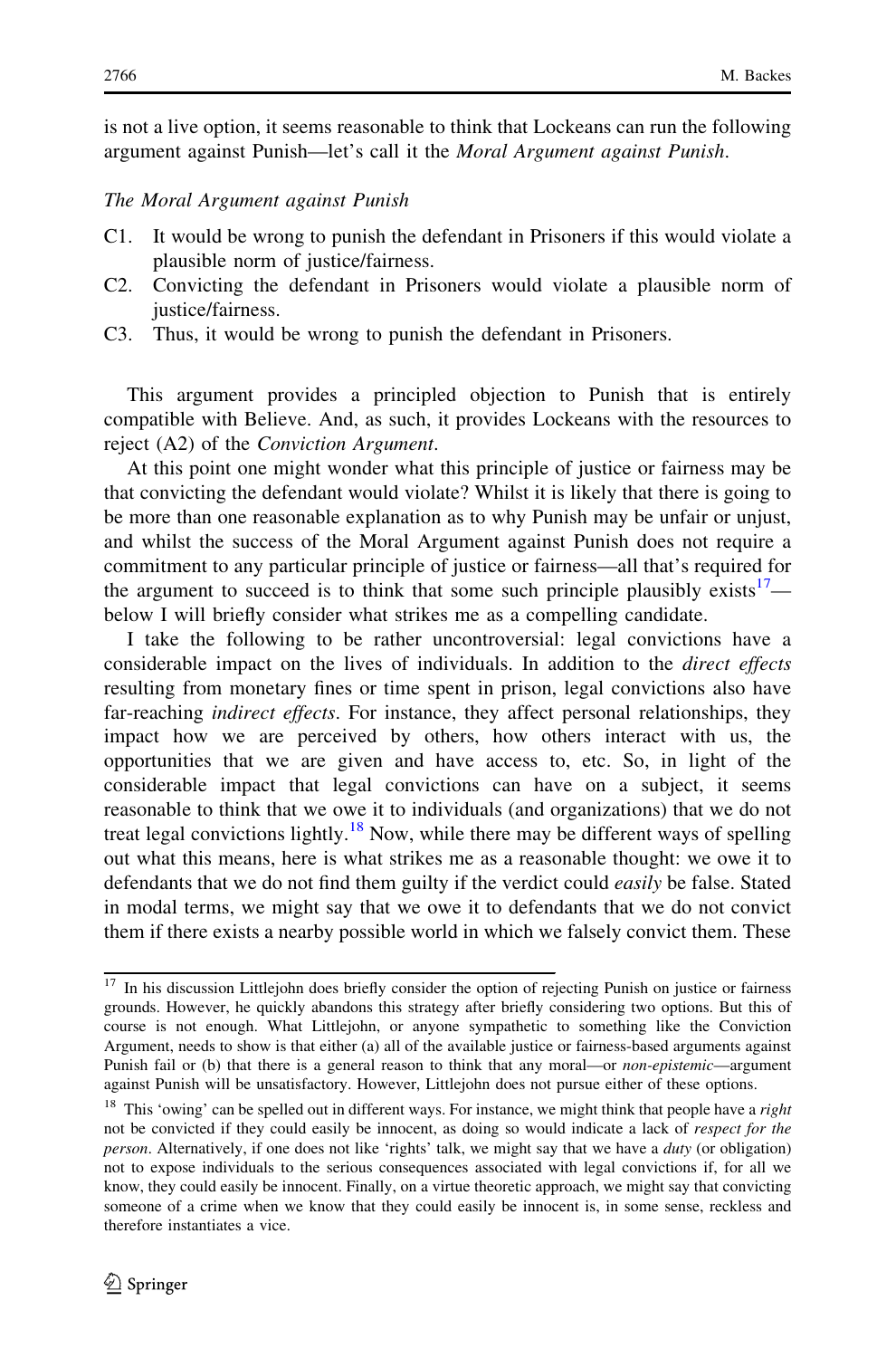considerations plausibly support the following norm about just (and fair) convictions.

**Just/Fair Convictions** In order for a legal conviction to be just/fair it is necessary that the verdict could not easily be wrong—i.e. it is necessary that there exist no nearby world in which we falsely convict the defendant.<sup>19</sup>

Now, in cases where a proposition is supported by purely statistical evidence—e.g. in Prisoners—it seems reasonable to assume that there does exists a nearby world in which we falsely convict the defendant. In Prisoners for instance, this would be the world in which the randomly chosen prisoner just so happens to be the one prisoner not involved in the attack. Hence, seeing that convicting the prisoner would violate Just/Fair Conviction, it would be unjust and unfair to find the defendant in Prisoners guilty.<sup>20</sup>

Importantly however, as mentioned before, while I take the above principle to provide a compelling explanation for why Punish strikes us as unjust or unfair, I am open to the idea that there are perhaps other principles that could plausibly explain the apparent injustice (or unfairness) of convicting individuals based on purely

<sup>&</sup>lt;sup>19</sup> One consequence of the principle thus stated is that convicting the innocent will always turn out to be unjust/unfair—even in cases where the evidence against the innocent defendant is very strong. This follows trivially as long as we assume that whenever someone is innocent, there will always exists a nearby world in which they are innocent (for instance, both Strong and Weak Centering yield this result). Fortunately, if one wants to avoid this consequence, then this can easily be done. All we need to do is follow Smith's [\(2010](#page-19-0), [2016,](#page-19-0) [2018\)](#page-19-0) Normic Support framework and formulate the modal constraint on just/fair convictions in terms of *normal* rather than *nearby* possible worlds. According to Smith, a proposition is normically supported by the evidence if there exists no normal world in which the proposition is false.

Just/Fair Convictions\* In order for a legal conviction to be just/fair it is necessary that the proposition that the defendant is guilty is normically supported by the evidence—i.e. it is necessary that there exist no normal world in which the defendant is not guilty.

Since, as Smith compellingly argues, propositions supported by purely statistical evidence are never normically supported by the evidence (there always exists a normal world in which they are false), Just/ Fair Convictions\*, like Just/Fair Convictions, would deliver the result that convictions based on statistical evidence are unjust/unfair. But, since the actual world must not always be amongst the most normal worlds—abnormal things can happen in the actual world—we avoid the consequence that convicting the innocent will always turn out to be unjust/unfair (the normic support framework rejects both strong and weak centering); a body of evidence can normically support the proposition that some defendant is guilty, even if the defendant is in fact innocent. For the purposes of this paper, I will remain neutral between the two principles.

<sup>&</sup>lt;sup>20</sup> I thank a referee for raising the following issue: let's imagine a society in which everyone agreed that purely statistical evidence is sufficient for legal convictions; in such a society, so the thought goes, there wouldn't be anything unfair about convicting the defendant in Punish. I think there are two ways of responding to this objection. First, we might concede that in such a society the practice of convicting based on statistical evidence would no longer be unfair. In this case we may grant that concerns about justice and fairness can come apart, drop fairness out of the picture, and run the argument exclusively in terms of justice. A second option would be to take a more objectivist stance and hold that the practice of convicting people based on purely statistical evidence remains unfair (and unjust), even if people agree to adopt this practice. Following this view, mere agreement would not be sufficient to settle moral questions about fairness, for people may agree to adopt unfair practices. While I personally find the second option more compelling, I will remain neutral on this issue here.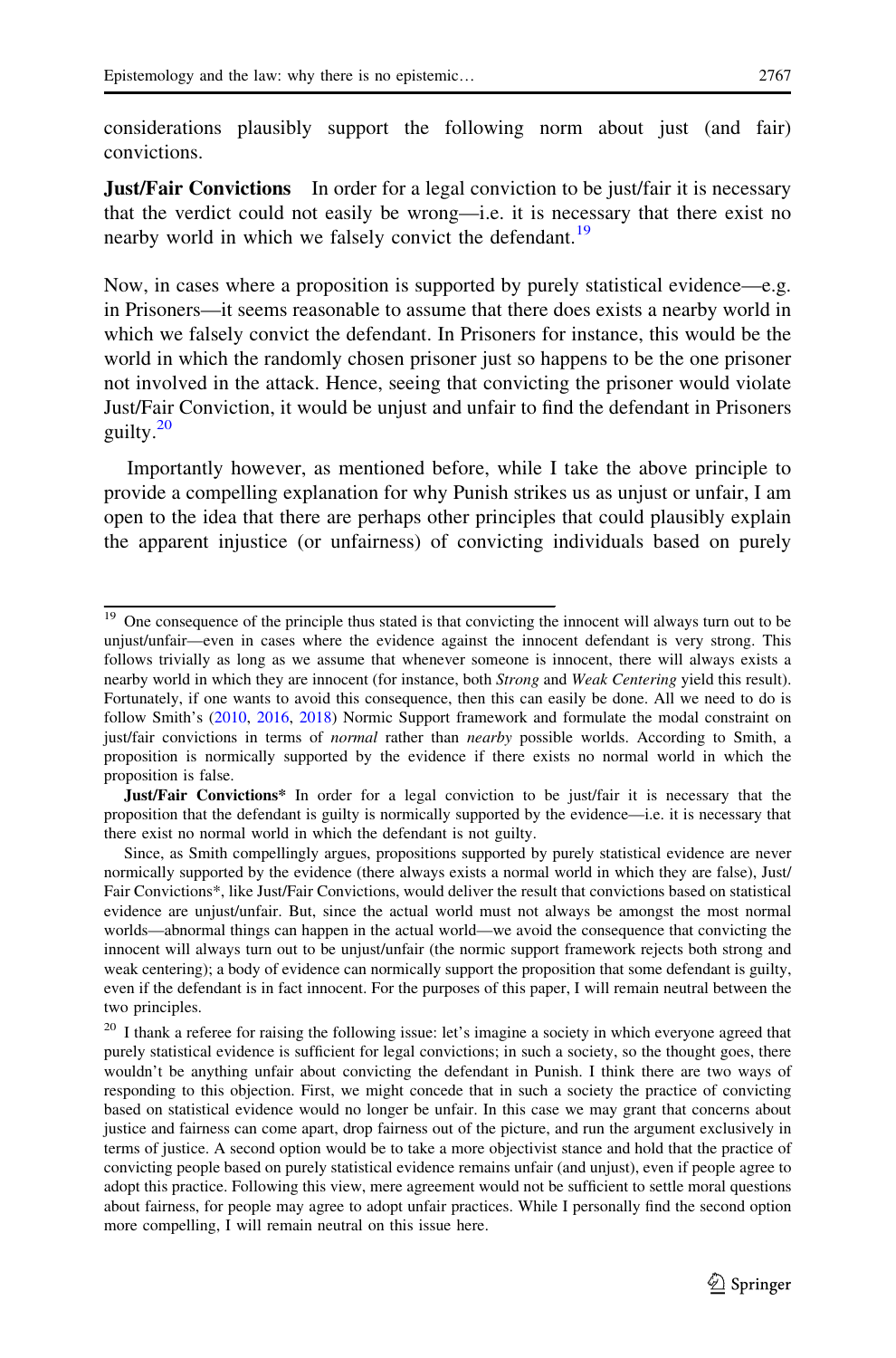<span id="page-9-0"></span>statistical evidence.<sup>21</sup> This is good news for Lockeans. As long as we think that there exists some principle of justice or fairness that legal convictions based on purely statistical evidence violate, the Conviction Argument will not have any purchase on the Lockean View. In other words, as long as we think that some such principle exists, Lockeans can appeal to the Moral Argument against Punish to motivate a rejection of  $(A2)$  of the Conviction Argument.<sup>22</sup>

In the next section I turn to some more general reasons for being skeptical about the overall strategy of using legal cases to evaluate epistemic theories.

# 3 The legal, the epistemic, and their diverging aims

Aside from providing Lockeans with a response to the Conviction Argument, the previous considerations also point towards a more general conclusion about the connection between epistemology and the law: the connection between the legal and

**Blame** It is permissible to *blame* someone for having committed some wrong if the only evidence against them is purely statistical

**Praise** It is permissible to *praise* someone for having committed some good if the only evidence against them is purely statistical

At this point, opponents of the Lockean View may raise the following challenge akin to the Conviction Argument: how can Lockeans square an acceptance of Believe with a rejection of Blame and Praise, for if we can justifiably believe that someone committed a wrong or good, then there should be no principled objection to blame or praise them. How should Lockeans respond to this challenge? I'm inclined to think that Lockeans will be able to follow the same general strategy proposed in response to the Conviction Argument—i.e. they should reject the claim that if we have justification for believing that someone has committed a wrong (or a good), then there is no principled objection to blame (or praise) them. On what grounds may Lockeans reject this? It seems plausible that, as in the case of legal convictions, blame and praise have distinctly *non*epistemic—e.g. moral or practical—dimensions that can be used to explain why it is inappropriate to blame or praise someone even when one is in a position to justifiably believe that they committed the wrong (or good) in question. Blame, some people think, involves negative attitudes towards the subject, e.g. hate, anger, or resentment (e.g. Strawson [1962](#page-19-0); Wallace [1994\)](#page-19-0). Others think that blaming someone involves an impairment of the relationship with that person (e.g. Scanlon [2008](#page-19-0); Bennett [2013\)](#page-18-0). Now, it seems reasonable to think that there is something morally objectionable (e.g. unfair, unjust, or disrespectful) about hating or resenting someone for committing some act if we could easily be wrong. Similarly, it seems that there are good practical (and perhaps moral) reasons not to impair our relationship with others if our blame could easily be unwarranted. Things are similar when it comes to praise; it seems reasonable to think that we should not praise people for actions if our praise could easily be misplaced, as praising someone for an action they haven't committed would be unfair to those individuals who did in fact commit the praiseworthy act. As a result, Lockeans can use the same strategy used to argue against Punish to argue against principles like Blame and Praise—i.e. they can reject Blame and Praise for non-epistemic reasons.

<sup>&</sup>lt;sup>21</sup> See, for instance, Wasserman's [\(1991](#page-19-0)) argument that convictions based on statistical evidence are inconsistent with, ''the law's commitment to treat the defendant as an autonomous individual, free to determine and alter his conduct at each moment" (943).

<sup>&</sup>lt;sup>22</sup> An anonymous referee helpfully pointed out that opponents of the Lockean View may run analogue versions of the Conviction Argument without appealing to the issue of legal convictions. For instance, we may follow Adler ([2002\)](#page-18-0) and focus on reactive attitudes (e.g. anger, resentment, gratitude) or related notions like blame or praise. After all, just as it seems inappropriate to find a defendant guilty if the only evidence against them is purely statistical, so it seems inappropriate to *blame* (or *praise*) someone for having committed some wrong (or good) if the only evidence for that claim is purely statistical. Hence, as with Punish, many will likely want to reject Blame and Praise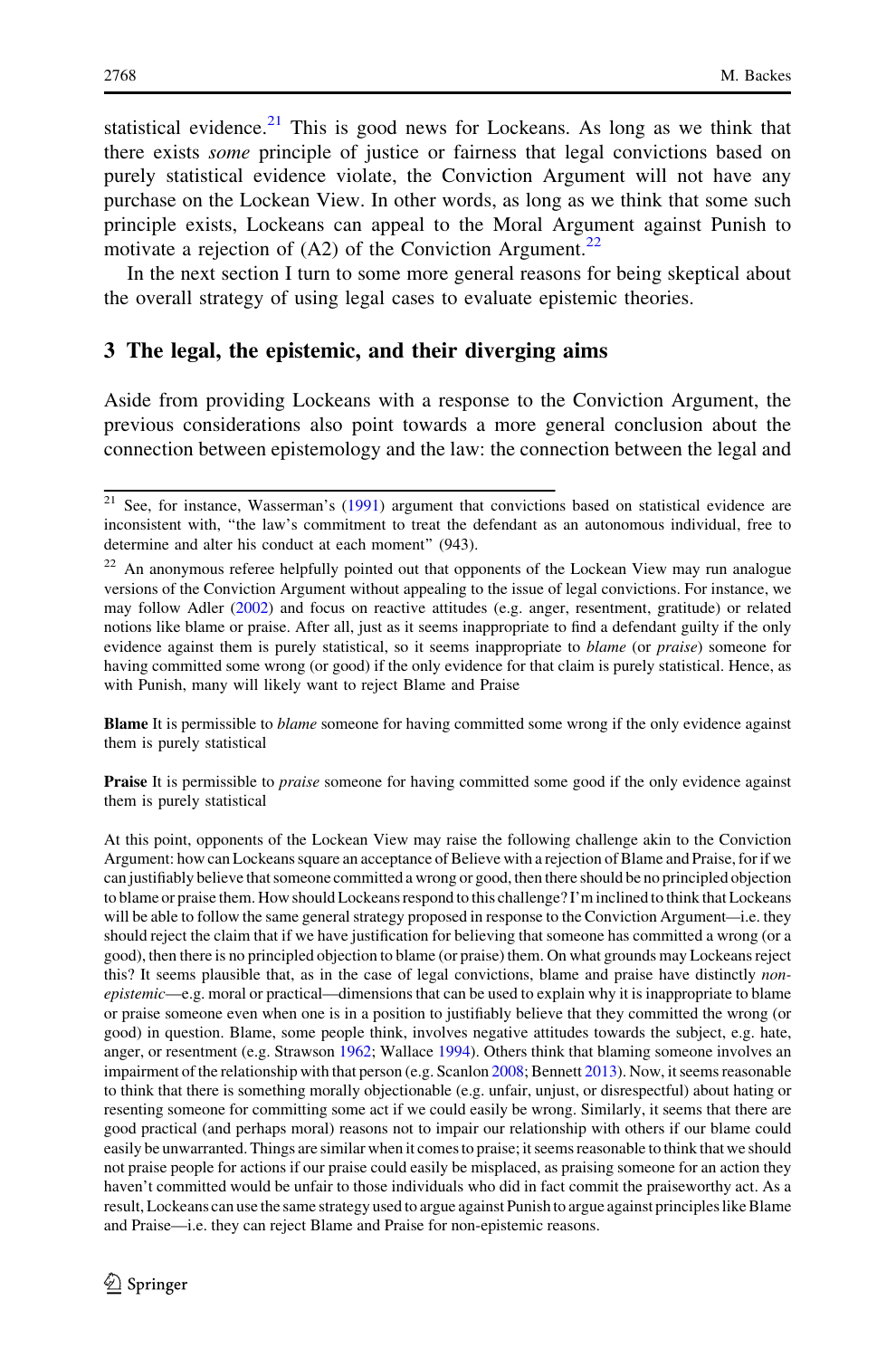<span id="page-10-0"></span>the epistemic seems to be much less intimate than proponents of the Conviction Argument seem to think. Here is why.

According to Lockeans—and many other philosophers—our epistemic aim is to believe truly or to believe accurately.<sup>23</sup> This is why they endorse views on which, generally speaking, a belief is justified iff it is highly probable. But, as the above considerations suggest, the law has a distinctly *non-epistemic* dimension—i.e. the law is concerned with more than just reaching true verdicts.<sup>24</sup> Amongst other things the law is also concerned with reaching verdicts that are *just* and *fair*. Hence, our epistemic aim and the aim of the law can reasonably be seen to come apart.

Now, seeing that epistemology and the law have different aims, it shouldn't surprise us that judgments about whether it is reasonable to believe that a defendant is guilty can diverge from our judgments about whether it is permissible to convict a defendant. As a result, we should not expect epistemic theories about what we can justifiably believe to track when we can permissibly convict a defendant.

It seems then, that once we recognise that the aim of the law comes apart from what many—including Lockeans—take to be our epistemic aim, we have a very general reason to be pessimistic about the overall strategy of using legal considerations to evaluate epistemic theories or to draw epistemic conclusions. To use the terminology introduced earlier, we have good reasons to be skeptical about arguments that follow the *legal-to-epistemic direction of exchange*. In the next two sections I consider two further arguments against the Lockean View that appeal to legal considerations. However, I argue that like the Conviction Argument, they too are ultimately unsuccessful.

#### 4 The Argument from Practical Reasoning and Assertion

A second, closely related, argument against the Lockean View can be anticipated from a recent suggestion by Smith [\(2016](#page-19-0): 37), who provides the following observation in response to the Blue-Bus case.

Should I go around announcing that the bus involved was a Blue-Bus bus? Should I take steps against the company – boycott their buses, picket their offices, etc.? If my only evidence is that 95% of the buses in the area on the day in question were Blue-Bus buses, then to take such steps would surely be unjust.

At a sufficient level of abstraction, what Smith seems to be suggesting is that in cases where the only evidence against a defendant is purely statistical (this would of course include Prisoners) our epistemic standing is not good enough to *assert* that the defendant is guilty or to *act as if* the defendant was guilty. And this, Smith continues to argue, should give us good reasons to think that the Lockean View or any view on which we can justifiably believe that the defendant in Prisoners is

<sup>&</sup>lt;sup>23</sup> For an explicit defence of this claim, see Velleman [\(2000](#page-19-0)), Wedgwood ([2002\)](#page-19-0), Shah [\(2003](#page-19-0)), Gibbard ([2005\)](#page-19-0), Engel ([2013\)](#page-18-0), and Horwich [\(2013](#page-19-0)).

<sup>&</sup>lt;sup>24</sup> This feature of the law is widely acknowledged by legal theorists; see, for instance, Tribe ([1971:](#page-19-0) 1376) and Saks and Kidd [\(1980](#page-19-0)–1981: 125).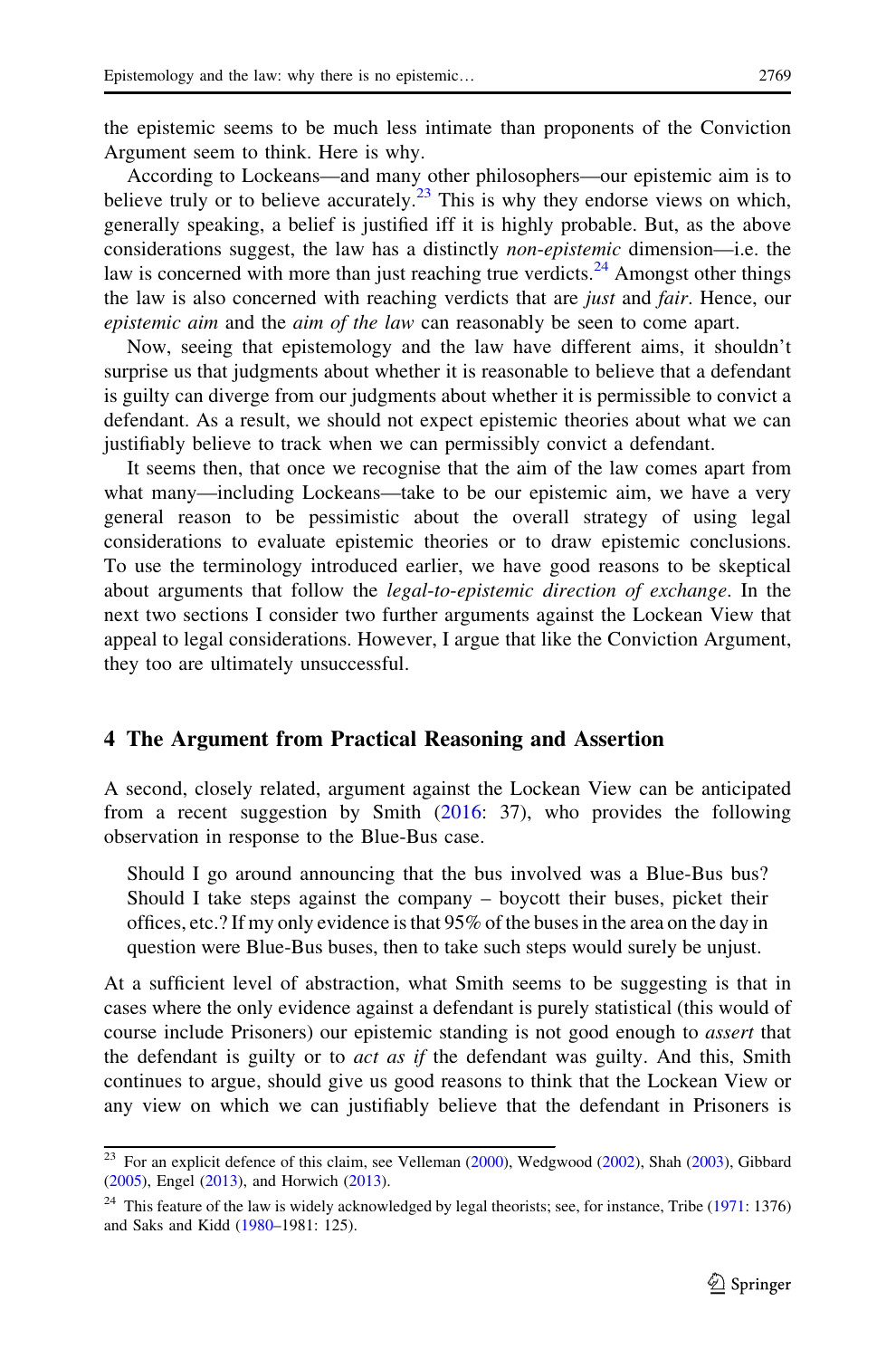guilty, or that a Blue-Bus bus was responsible for the accident, are somehow on the wrong track.

What's underwriting this objection to the Lockean View appears to be a thought along the following lines: if one is epistemically justified in believing P, then it should be epistemically permissible to assert that P and to rely on P in one's practical reasoning. The two principles at work here may be stated as follows.<sup>25</sup>

**Practical Reasoning** S is justified in believing P only if S's epistemic standing with regards to P is good enough for S to act as if P.

Assertion S is justified in believing P only if S's epistemic standing with regards to P is good enough for S to assert that P.

The details of Practical Reasoning and Assertion can of course be developed in different ways, but for our current purposes these general formulations will suffice. With the two principles in place, we can now reconstruct the argument against Lockeans as follows:

The Argument from Practical Reasoning and Assertion

- D1. Practical Reasoning and Assertion are true—i.e. S is justified in believing P only if S's epistemic standing with regards to P is good enough for S to act as if P and to assert that P.
- D2. In Prisoners, S's epistemic standing with regards to P is not good enough for S to act as if P and to assert that P.
- D3. Therefore, the belief that the defendant in Prisoners is guilty is not epistemically justified for S.
- D4. This is in conflict with the Lockean View.
- D5. Therefore, we should reject the Lockean View.

How may Lockeans respond to this challenge? There are at least two possible options.<sup>26</sup>

Option 1. Proponents of the Lockean View can accept the two principles— Practical Reasoning and Assertion—and moreover concede that it would be somehow impermissible to *assert* that, or to *act as if*, the defendant in Prisoners is guilty; but, they may deny that this is because our epistemic standing with regards to P is not good enough. Instead, they may argue that what makes asserting that, or acting as if, the defendant was guilty impermissible is that doing so would violate some other *non-epistemic* norms—e.g. *moral norms*. This strategy then accepts (D1) but denies (D2). What might these non-epistemic norms be that we violate when we assert that, or act as if, a defendant is guilty when the only evidence against them is statistical?

 $25$  Versions of these principles have been defended by, for instance, Fantl and McGrath [\(2002](#page-18-0), [2009\)](#page-19-0).

<sup>&</sup>lt;sup>26</sup> The details of *The Argument from Practical Reasoning and Assertion* will of course vary according to how one spells out the content of Practical Reasoning and Assertion. But, given the general structure of the strategies that I pursue below, similar moves will be available for other versions of the two principles.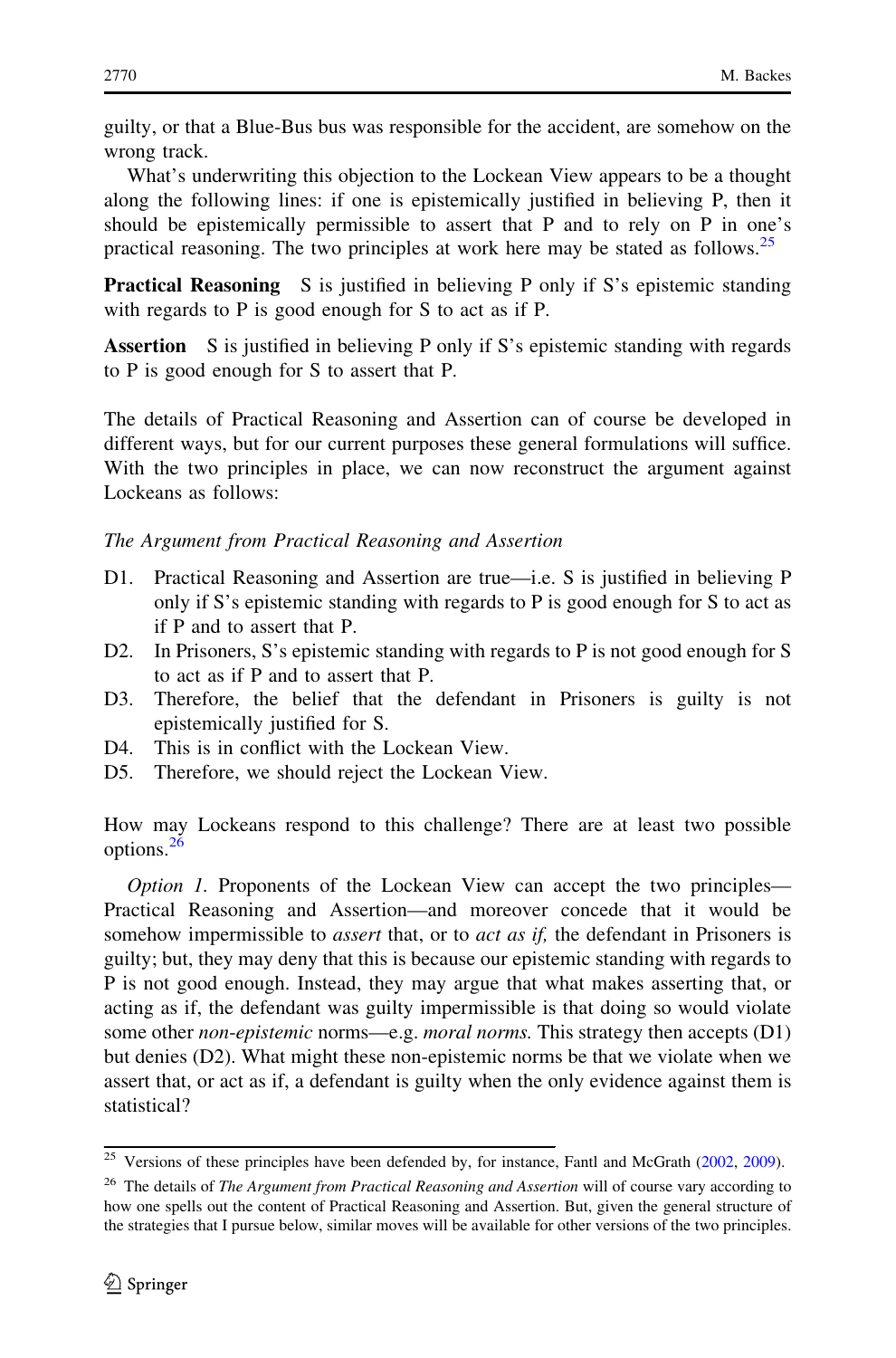Recall what we said in the previous section; we argued that legal convictions have a considerable impact on the lives of individuals. We distinguished between direct effects—e.g. monetary fines or prison time—and *indirect effects*—e.g. how one is perceived by others including one's friends and family, how others interact with one, and the opportunities that one is given or perhaps denied. Now, while asserting that someone is guilty of a crime (e.g. via a public announcement) or acting as if someone was guilty (e.g. via boycotting or picketing someone's office) is unlikely to have direct affects like fines or prison time, it is nevertheless easy to imagine how such actions can produce the more indirect effects. Asserting that someone was involved in a violent prison attack may have a considerable impact on how others will interact with them, their relationships with friends and family, their job and career prospects, etc. Similarly, picketing a company's office may have a considerable impact on the company's reputation and thereby can have serious economic consequences. It is precisely in recognition of the severe harm that may result from others asserting and acting as if someone was guilty of a crime, that we have slander and defamation laws in place. As such, it seems reasonable to think that just as we owe it to people that we do not convict them if we could *easily* be wrong about their guilt, there is an analogous *moral norm* according to which we owe it to people that we don't assert their guilt or act as if they were guilty in cases where this proposition could easily be false. Recall, that 'easy' here is to be understood in modal terms such that a belief that P could easily be false if there exists a close possible world in which one falsely believes P. And, since for beliefs based on purely statistical evidence there does exist a nearby world in which one falsely believes P, asserting that, or acting as if, the defendant in Prisoners is guilty would violate this norm. $27$ 

This then provides Lockeans with a plausible response to the Argument from Practical Reasoning and Assertion: the reason it is inappropriate to assert that, or act as if, the defendant in Prisoners is guilty, Lockeans may argue, is not that our epistemic position fails to be good enough, but rather that doing so would conflict with certain *moral norms* governing when we can permissibly assert that, or act as if, someone was guilty of a crime. $28$ 

<sup>&</sup>lt;sup>27</sup> As previously suggested, this could also be spelled out in terms of Smith's Normic Support framework.

<sup>&</sup>lt;sup>28</sup> It may be important to point out that this strategy generalizes to other cases involving statistical evidence in which this moral dimension is absent—e.g. lotteries. For instance, in an effort to undermine the Lockean View Staffel [\(2016](#page-19-0): 1725–1726) recently noted that it seems somehow inappropriate to act as if one has lost the lottery. Similarly, it is often noted that the purely statistical evidence in lotteries makes it somehow inappropriate for one to assert (without further qualifications) that one's ticket is a loser, despite the fact that this is highly probable. But, in these cases Lockeans can run a similar argument. The impermissibility of asserting or acting as if one's lottery ticket is a loser can plausibly be explained as resulting from violations of certain *prudential norms* and *norms of conversational* pragmatics. For instance, it seems compelling to think that the reason it strikes many of us as inappropriate to throw one's lottery ticket away before the results are announced, is that one already owns the ticket and with it a non-zero chance of winning the lottery. Forfeiting this opportunity by throwing the ticket away seems imprudent—after all, one forgoes a potentially substantial pay-off for nothing. What about the case of assertions? Previously a number of people (e.g. Weiner [2005;](#page-19-0) Lackey [2007](#page-19-0)) have argued that the impropriety of asserting beliefs based on purely statistical evidence—e.g. lottery beliefs—can reasonably be explained as resulting from a violation of certain *norms of conversational pragmatics*. If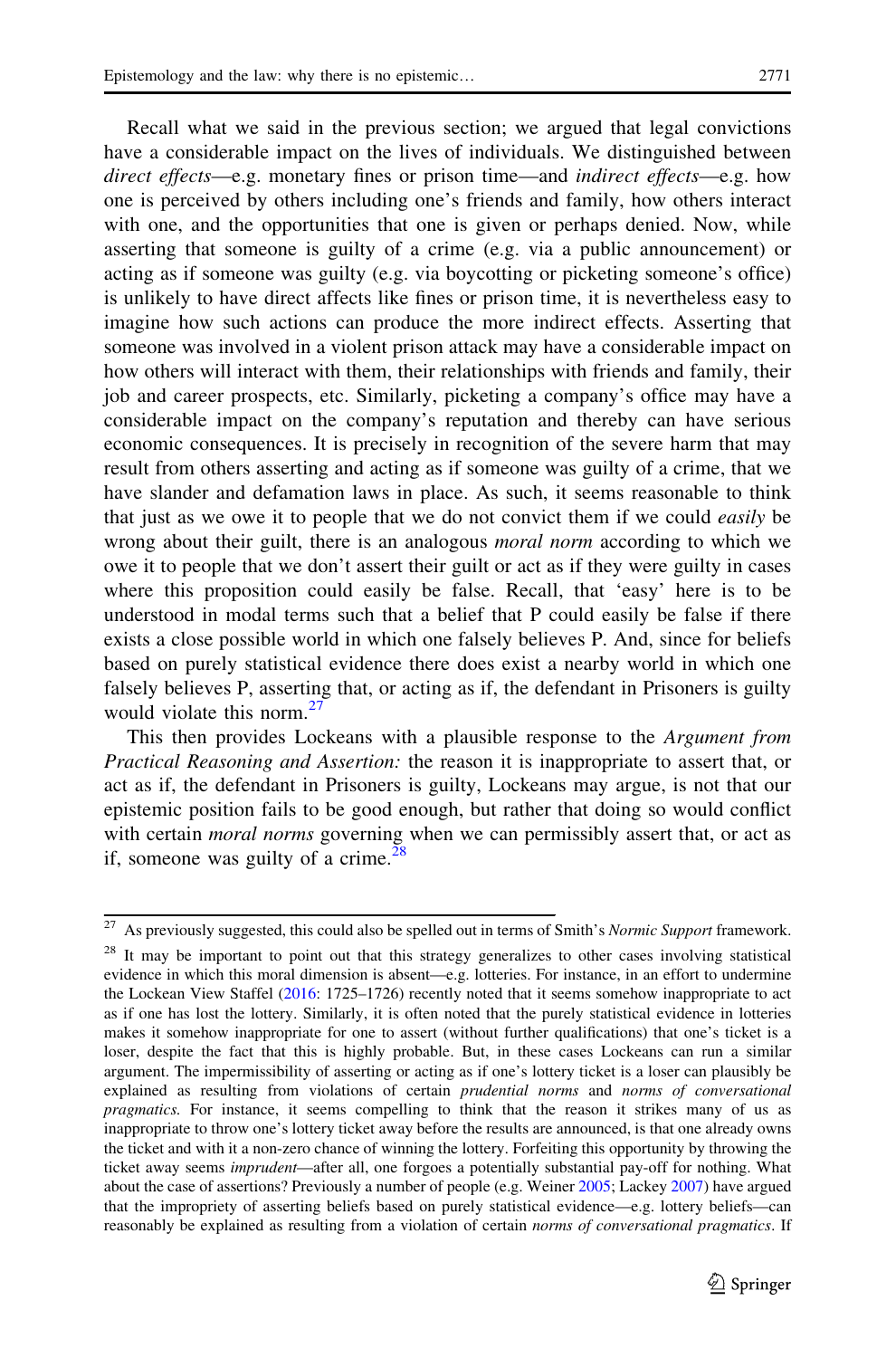Option 2. Alternatively, Lockeans could reject Practical Reasoning and Assertion and deny that actionability and assertability are necessary conditions for a belief to be justified.

In contrast to Option 1, this strategy accepts (D2) but rejects (D1). Proponents of this strategy may concede that in Prisoners we are not in a good enough epistemic position to assert that, or act as if, the defendant is guilty but deny that this tells us anything interesting about the nature of epistemic justification.

Here's how this response may be motivated. Note that on the face of it, Smith's observation that it seems somehow inappropriate to assert that, or act as if, a defendant is guilty if the only evidence against them is purely statistical only tells us something about the *norms* governing practical reasoning and assertion. In other words, on the face of it, Smith's observation only shows that sometimes it is inappropriate to assert, or act on, beliefs that are supported by purely statistical evidence. But, Lockeans may of course question why we should accept that constraints on assertion and practical reasoning are also constraints on what we can justifiably believe. Put differently, they may question why we should think that, as Practical Reasoning and Assertion suggest, a belief can only be justified if it also satisfies the constraints on proper assertion and actionability. One reason to resist the idea that the notions of assertion and practical reasoning should feature in our analyses of justification is that the former can reasonably be expected to be governed by more demanding norms than the latter. After all, unlike belief, actions and assertions are *social acts* –i.e. they are acts than can have a considerable effect on the lives of others. As such, it should not surprise us that the norms governing assertion and practical reasoning may be more stringent than the conditions required to justifiably believe a proposition. Put differently, there are reasons to think that justification and the two notions—practical reasoning and assertion—are not as closely connected as Smith seems to suggest. A similar position was recently defended by Whiting ([2013:](#page-19-0) 187–188).

Precisely because asserting is 'external', rather than 'internal', it is, if not necessarily a social act, then necessarily a potential social act. As a result, in evaluating an assertion, one might have to take into account the effects it might have on others, the expectations and needs of one's interlocutors, the part that speech act might play in unfolding conversation, and so on. Evidently, all these considerations are foreign to the assessment of belief…. In light of these observations it should not come as a surprise that a situation in which one may believe that p might not be a situation in which one may assert that p.

The thought that practical reasoning and assertion are (and should be) governed by more stringent norms than mere belief provides Lockeans with another reason to reject Practical Reasoning and Assertion. Following this proposal, the apparent impropriety of acting on or asserting that the defendant in Prisoners is guilty should simply be taken as data about the norms governing assertion and practical

Footnote 28 continued

this is correct, then by asserting that the defendant in Prisoners is guilty we would actually violate two different kinds of norms (i) a moral norm and (ii) a norm of conversational pragmatics.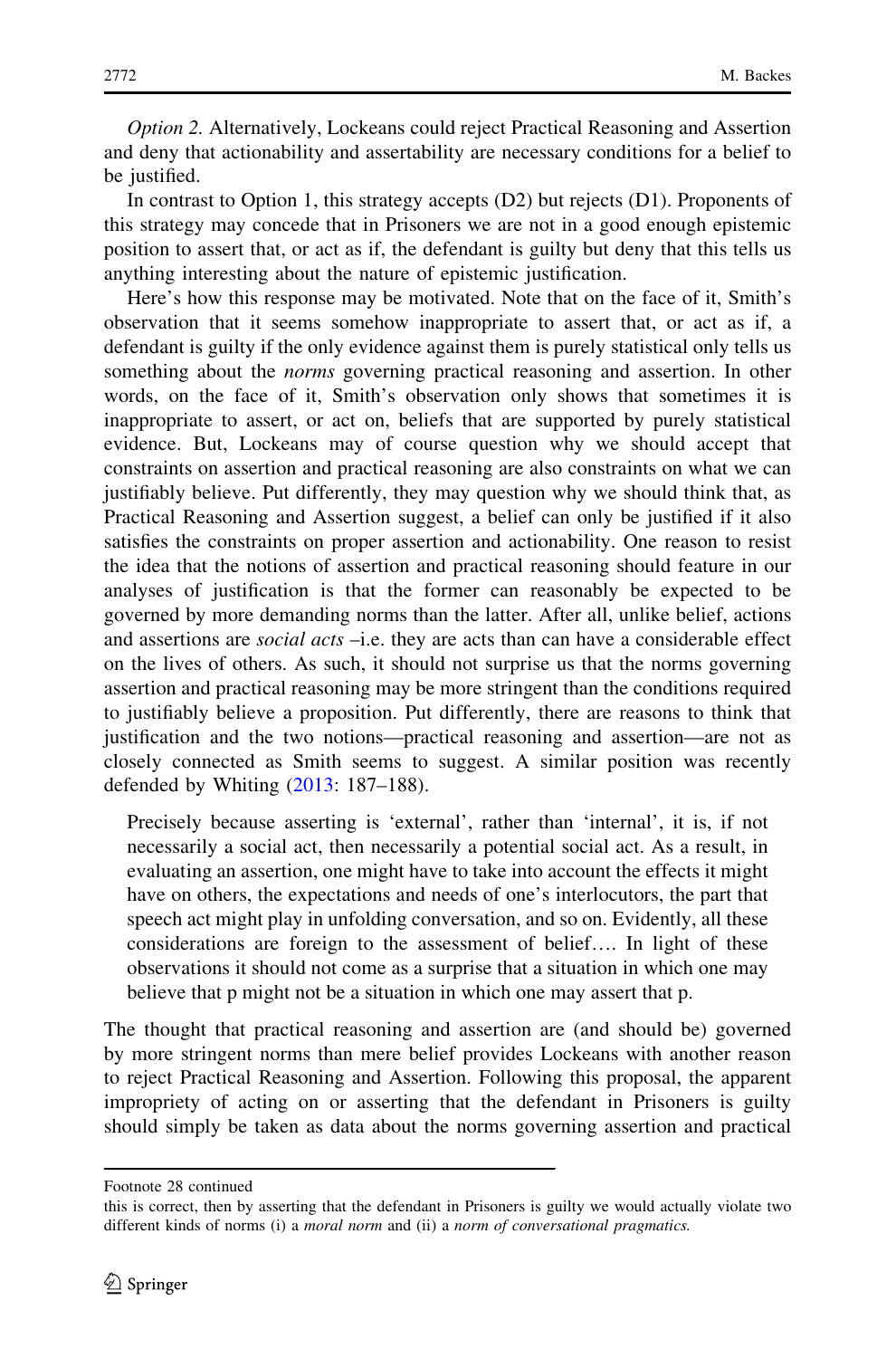<span id="page-14-0"></span>reasoning.<sup>29</sup> But, so the Lockean argument may continue, there is no obvious reason to think that it is data about the correct accounts of epistemic justification.

So, Lockeans have at least two ways of responding to the Argument from Practical Reasoning and Assertion—the first strategy rejects (D2), the second strategy rejects (D1). There may of course be more options. For simplicity I have assumed that we treat Practical Reasoning and Assertion symmetrically, i.e. that if we accept one, then we will also accept the other and vice versa. This however is not mandatory. Perhaps some proponents of the Lockean View would like to accept Practical Reasoning but reject Assertion (or the other way around). In these cases, they could combine Option 1 and Option 2 to yield a more bespoke solution to the Argument from Practical Reasoning and Assertion.

The next section considers a final argument against the Lockean View which appeals to legal considerations. But, as we will see, like the previous two arguments it ultimately fails to make a persuasive case against the Lockean View.

### 5 The Comparative Probabilities Argument

Consider the following variant of Prisoners.

Prisoners\* 100 prisoners are exercising in the prison yard. Suddenly a prisoner attacks one of the guards. After the attack, one of the guards recognizes the responsible prisoner—let's call him Bill—and offers to testify as an eyewitness in court. The environmental conditions on the day of the attack were normal.

Should Bill be convicted? I suppose many of us would judge that in this case it would be permissible to punish Bill. And, as in the previous case, our ordinary judgment is mirrored in our legal practice—the eyewitness testimony in Prisoners\* would generally be sufficient to convict Bill. Similarly, I assume that most people would accept without much hesitation that in Prisoners<sup>\*</sup> it is permissible to believe that Bill was responsible for the attack. So far, so good.

<sup>&</sup>lt;sup>29</sup> For instance, many endorse some version of the Knowledge Norm of Assertion (e.g. Williamson [2000](#page-19-0); Adler [2002;](#page-18-0) DeRose [2002](#page-18-0); Hawthorne [2004](#page-19-0)).

Knowledge Norm of Assertion (KNA) It is appropriate to assert that P iff one knows that P. Since statistical evidence does not put us in a position to know, asserting beliefs based on purely statistical evidence would violates (KNA). Hence, (KNA), if one accepts it, provides a straightforward explanation of why it is inappropriate to assert that the defendant in Prisoner is guilty. Likewise, some have defended an analogue knowledge norm for practical reasoning (e.g. Hawthorne and Stanley [2008](#page-19-0); Fantl and McGrath [2009](#page-19-0)).

Knowledge Norm of Practical Reasoning (KNPR) It is appropriate to rely on P in practical reasoning iff one knows that P.

Again, (KNPR), if one accepts it, would explain why in Prisoners it would be inappropriate to act as if the defendant is guilty. As such, (KNPR) would answer Smith's challenge. But even if one does not endorse knowledge norms of assertion and/or practical reasoning and instead prefers a truth norm (see Weiner [2005\)](#page-19-0) or a reasonable belief norm (see Douven [2006;](#page-18-0) Lackey [2007;](#page-19-0) Kvanvig [2009](#page-19-0)), one could always modify one's favourite norm in ways that would rule out beliefs based on statistical evidence. One straightforward way of doing so would be to build some anti-luck condition (e.g. sensitivity, safety, or normic support) into the norm of assertion and practical reasoning.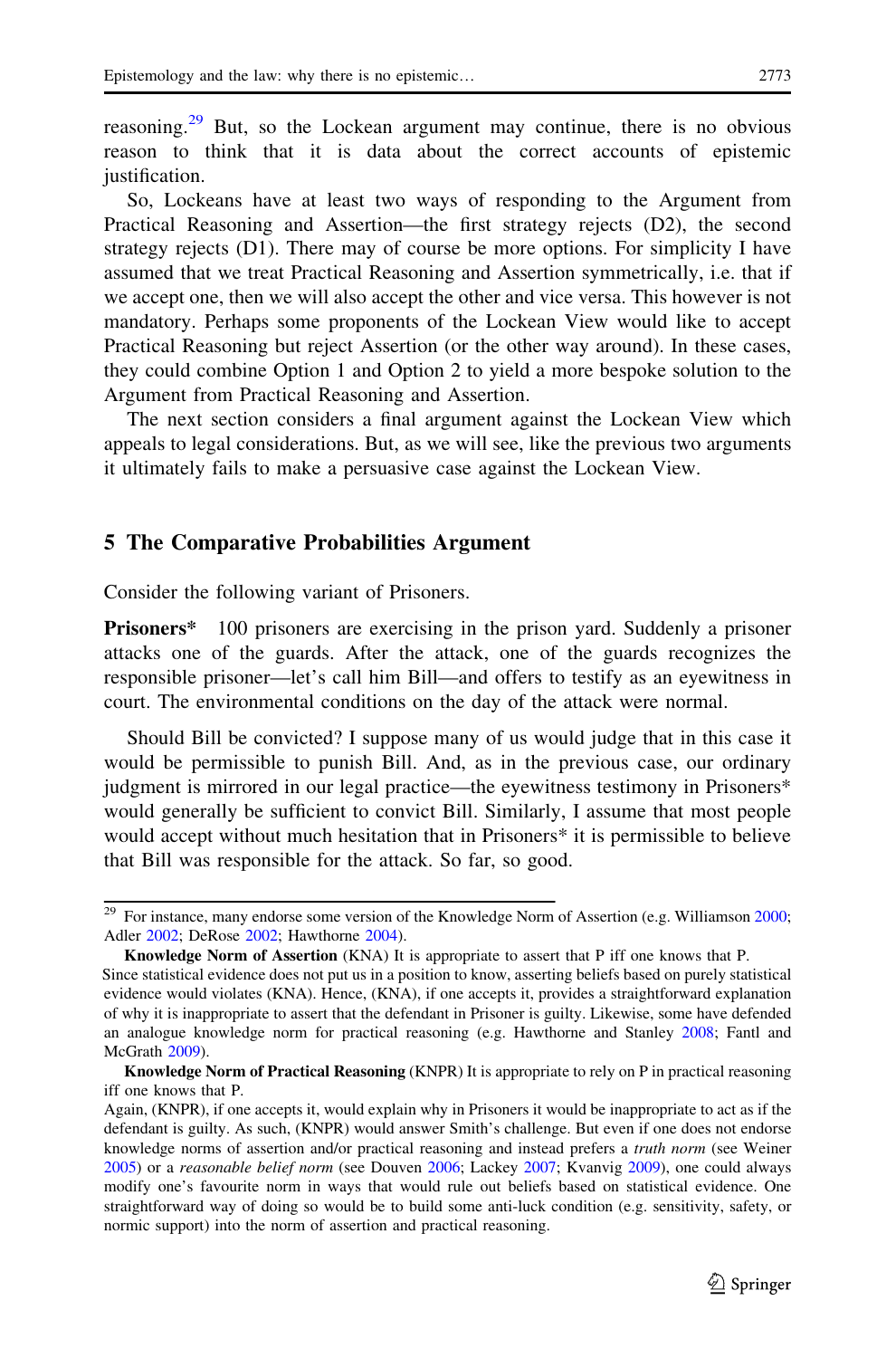However, at this point opponents of the Lockean View may point out the following: of course eyewitness testimony is not perfectly reliable—perhaps the guard made a mistake—he may have been tired and mistaken Bill for someone else, perhaps there was another prisoner who looked just like Bill from the angle at which the guard was overlooking the prison yard, or maybe another prisoner decided to disguise himself to look like Bill so as to avoid being found guilty for attacking the guard. So, despite the fact that there is an eyewitness, we should assign the proposition that Bill attacked the guard a degree of probability less than 1. Let's say that a reasonable degree of probability to assign the proposition P\*, that Bill was responsible for the attack, is 0.98.

But now opponents of the Lockean View may object as follows. In Prisoner the probability that should be assigned to the proposition P, that the randomly chosen prisoner was involved in the attack, is 0.99. And in Prisoners\* the probability we should assign to P\* is 0.98. And, since  $Pr(P) = .99 > Pr(P^*) = .98$ , the Lockean View predicts that in Prisoners we are more justified in believing that the defendant is guilty than we are in Prisoners\*—but this seems counterintuitive.<sup>30,31</sup> Surely, one might argue, the belief that Bill in Prisoners\* is guilty should be more justified than the belief that the randomly chosen prisoner in Prisoners is guilty. To further support this claim, opponents of the Lockean View may also point out that in Prisoners\* it seems entirely appropriate to convict Bill, while in Prisoners a conviction seems impermissible.<sup>32</sup> In short then, it seems that many feel inclined to accept the following comparative claim.

**The Comparative Claim** The belief that the defendant in Prisoners<sup>\*</sup> is guilty is epistemically more justified than the belief that the defendant in Prisoners is guilty—i.e. P\* is epistemically more justified than P.

Since, this comparative claim seems to be in direct tension with the prediction of the Lockean View, its opponents can run the following straightforward argument against it.

The Comparative Probabilities Argument

- F1. If we accept the Lockean View, then P will be epistemically more justified than P\*.
- F2. But, we should accept The Comparative Claim—i.e. the claim that  $P^*$  is epistemically more justified than P.
- F3. Therefore, we should not accept the Lockean View.

 $\frac{30}{30}$  Notable versions of this argument can be found in Smith [\(2016](#page-19-0)) and Buchak ([2014\)](#page-18-0). Staffel ([2016\)](#page-19-0) also seems to endorse this kind of argument. An analogous version of the argument that does not use legal case for illustration can be found in Nelkin ([2000\)](#page-19-0).

<sup>&</sup>lt;sup>31</sup> The precise degree of probability that one thinks we should assign to the proposition that Bill was responsible for the attack does not matter here. For any degree of probability (as long as  $Pr(P^*)$  < 1) we could simply alter the numbers of prisoners in Prisoners such that the reasonable degree of probability for P will exceed that of P\*.

<sup>&</sup>lt;sup>32</sup> For instance, Smith ([2016](#page-19-0): 36–37) seems to think that this kind of reasoning speaks in favour of the idea that P\* should be more justified than P.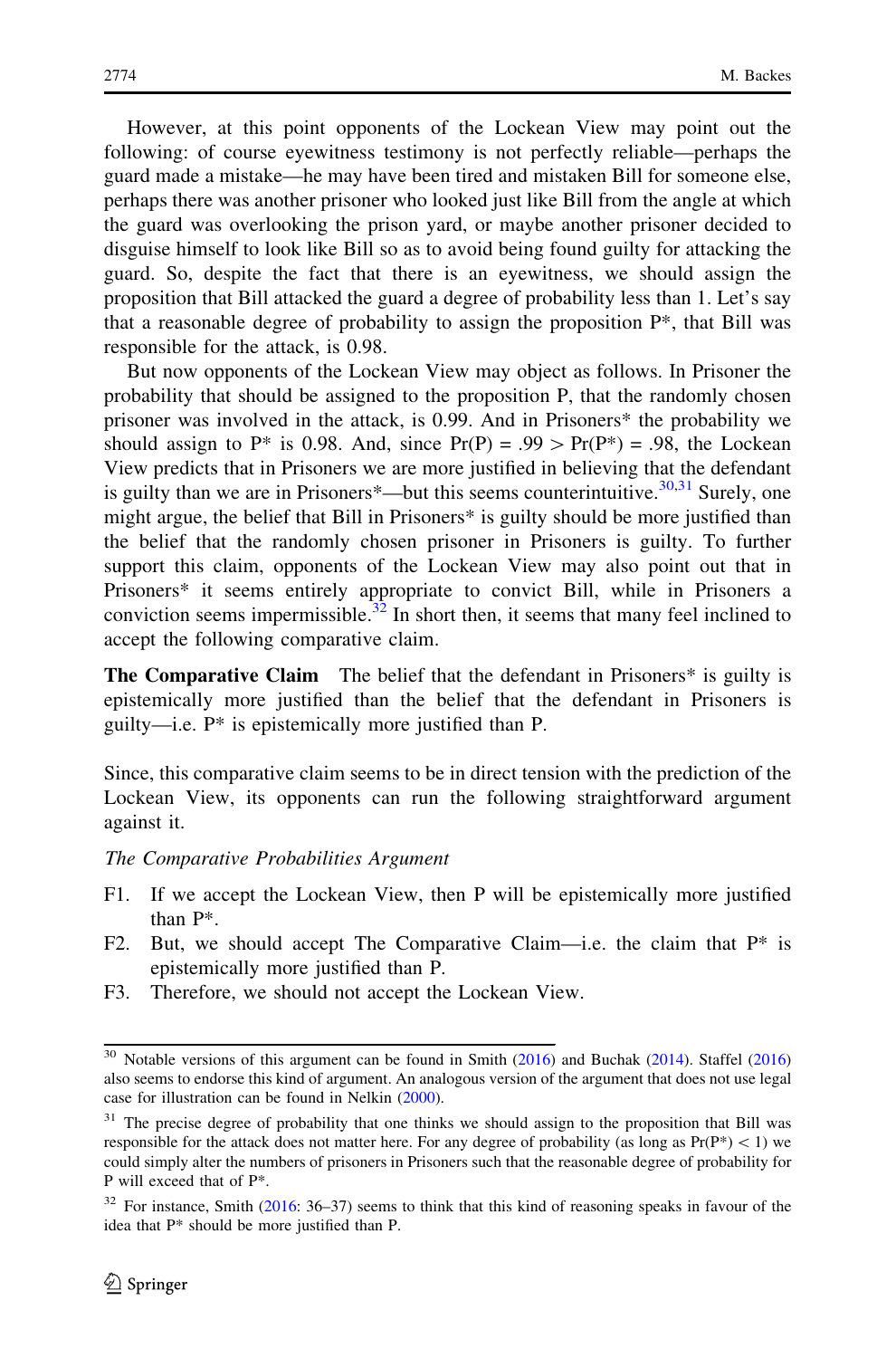How might Lockeans respond to this argument?

Since (F1) is a natural consequence of the Lockean View, it appears that Lockeans, in order to defend their view, will need to reject (F2). However, since many find The Comparative Claim compelling, making this move convincing will require some work. So, on what grounds may Lockeans argue that we should resist our initial inclination to accept The Comparative Claim?

First, Lockeans are likely to remind us that P's degree of probability exceeds that of  $P^*$ . This, of course, means that P is more likely to be true than  $P^*$ . When this is combined with the idea that our epistemic aim is to believe truly, then the thought that P should be more justified than  $P^*$  begins to look more plausible. More importantly, however, The Comparative Claim commits us to the idea that we are more justified in believing a proposition that we know is less likely to be true. Clearly, from an epistemic perspective, this is an unpalatable result. Hence, once we recognize that The Comparative Claim is in direct conflict with the aim of being an accurate epistemic agent, it seems that there is a compelling reason to reject it.

What about the second argument in support of The Comparative Claim, namely that it would be appropriate to legally convict Bill in Prisoner\*, while it would be inappropriate to convict the defendant in Prisoners? Surely, so opponents of the Lockean View may argue, this indicates that  $P^*$  is more justified than P? However, as we have already seen, Lockeans have a plausible response to this line of reasoning.

Earlier we argued that epistemology and the law have diverging aims. Specifically, we argued that the law does not only care about reaching true verdicts but that it is also concerned with reaching verdicts that uphold our ideals of justice and fairness. The reason we are reluctant to convict the defendant in Prisoners, we argued, is that doing so would violate a plausible moral norm about the just and fair treatment of defendants (Just/Fair Convictions). In contrast, by convicting Bill in Prisoners\*, where we have eyewitness testimony that ties Bill to the crime, we would not violate any such norm. Hence, convicting the randomly chosen prisoner in Prisoners strikes us as impermissible, while convicting Bill in Prisoners\* seems permissible. Importantly, however, there is no obvious reason to think that these considerations provide any support for the epistemic thesis advanced in The Comparative Claim—viz. that  $P^*$  is *epistemically* more justified than P.

#### 5.1 Explaining why the Comparative Claim seemed initially attractive

For proponents of the Lockean View the work is not quite done here. To make their response to *The Comparative Probabilities Argument* more persuasive, Lockeans should also be able to offer some explanation for why The Comparative Claim—a claim that they argue we should reject—is initially so attractive. Fortunately, there is a plausible story that Lockeans can tell.

One plausible explanation for why many of us intuitively judge  $P^*$  to be more justified than P is that we ordinarily don't think about beliefs based on perception (and presumably other types of evidence) in probabilistic terms. In the absence of any evidence to the contrary, it seems plausible that we often assign beliefs based on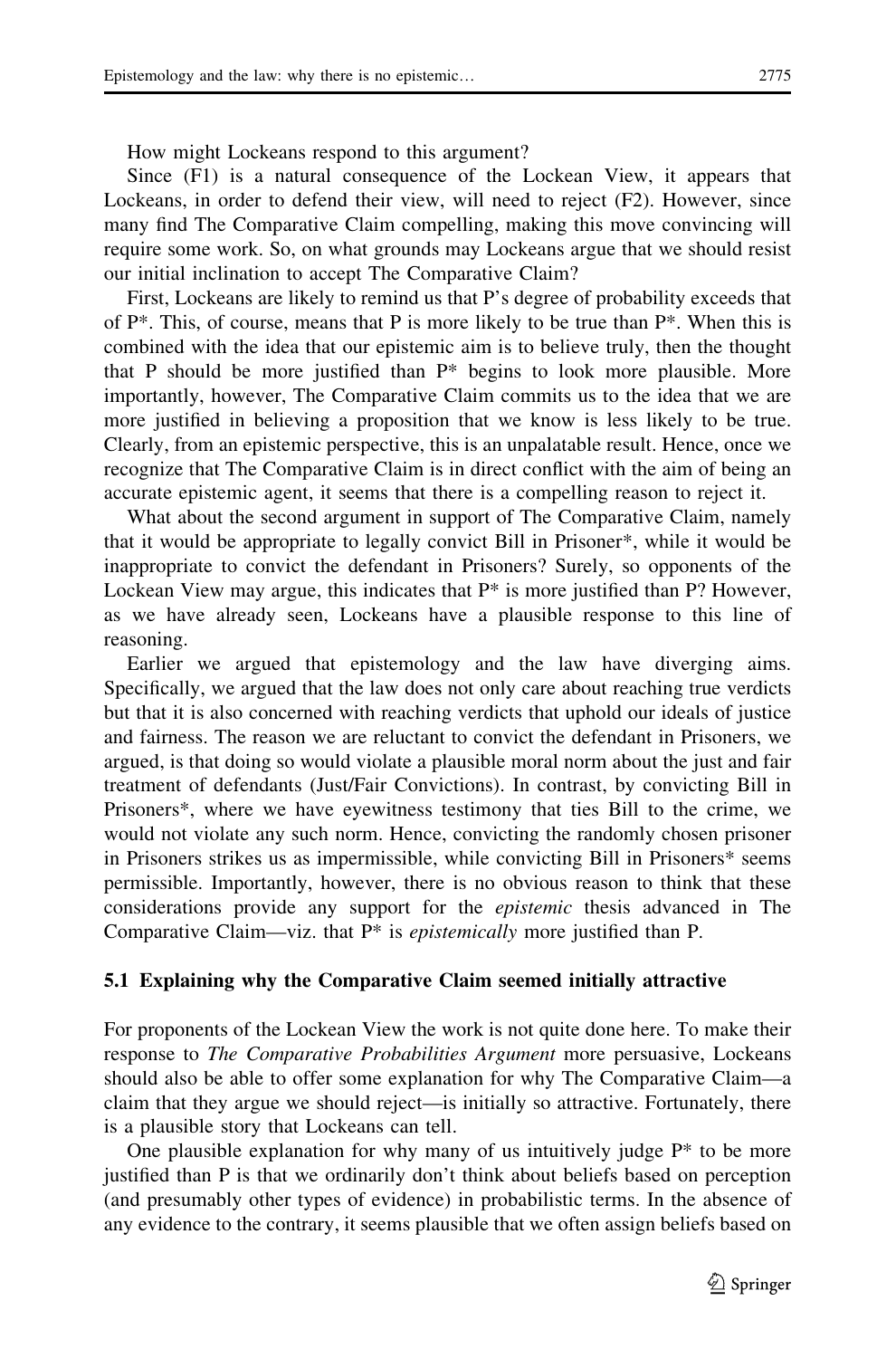perception probability 1; put differently, we simply take these beliefs to be certain.<sup>33</sup> Why do we do this? Consider the circumstances under which our beliefs based on perception would be false; such circumstances will include unfortunate lighting, deception, the inference of hallucinatory drugs, etc. It seems plausible that in ordinary circumstances we simply *ignore* these kinds of error-possibilities; or, more formally, that we assign them probability 0. If this is correct, then, given that the guard recognized Bill, it is likely that many of us will have initially assigned  $P^*$ probability 1. This is because we assigned the interfering circumstances under which our belief that P\* would be false—e.g. that the prison guard was tired and made a mistake in identifying Bill, that the guard looked at the yard from a bad angle such that another prisoner looked just like Bill, or that another prisoner decided to disguise himself to look like Bill—probability 0.

Now, when it comes to statistical evidence things are importantly different. Here the possibility of error is very salient and therefore difficult to ignore, no one would be tempted to assign the proposition that the defendant in Prisoners was involved in the attack probability 1. Hence, Lockeans can offer what seems to be a plausible story to explain why many feel initially inclined to think that  $P^*$  is more justified than P.

However, at this point it is important to point out that the above consideration only aim to *explain* why we initially judge  $P^*$  to be more justified than P—they do not aim to *justify* this judgment. The guard in Prisoners\* is, of course, fallible and the error-risk associated with  $P^*$  is not 0. It would simply be a mistake to assign  $P^*$ probability 1. Once we recognise this and we recognise that the error-risk associated with  $P^*$  is in fact higher than the error-risk associated with P, we may start to appreciate the Lockean position that, contra The Comparative Claim, P is more justified than P\*. We might also come to appreciate why the reasons to reject The Comparative Claim—viz. that it judges a proposition that is less probable  $(P^*)$  to be more justified than its more probable competitor (P)—are weightier than the initial intuitions that supported it.

Hence, Lockeans do not just have a good reason for rejecting The Comparative Claim and subsequently (F2) of the Comparative Probabilities Argument, they also have a plausible diagnosis as to why many of us may have initially felt attracted to it.

# 6 Concluding remarks

In this paper I considered but rejected three important arguments against the Lockean View of justification: The Conviction Argument, The Argument From Practical Reasoning and Assertion, and The Comparative Probabilities Argument. A shared feature of these arguments is that they use reflections on legal cases to support their epistemic conclusions. However, as we have seen, none of the arguments are ultimately successful. An important reason for why the arguments fail

<sup>&</sup>lt;sup>33</sup> A similar point has been made by Ross and Schroeder ([2014](#page-19-0)).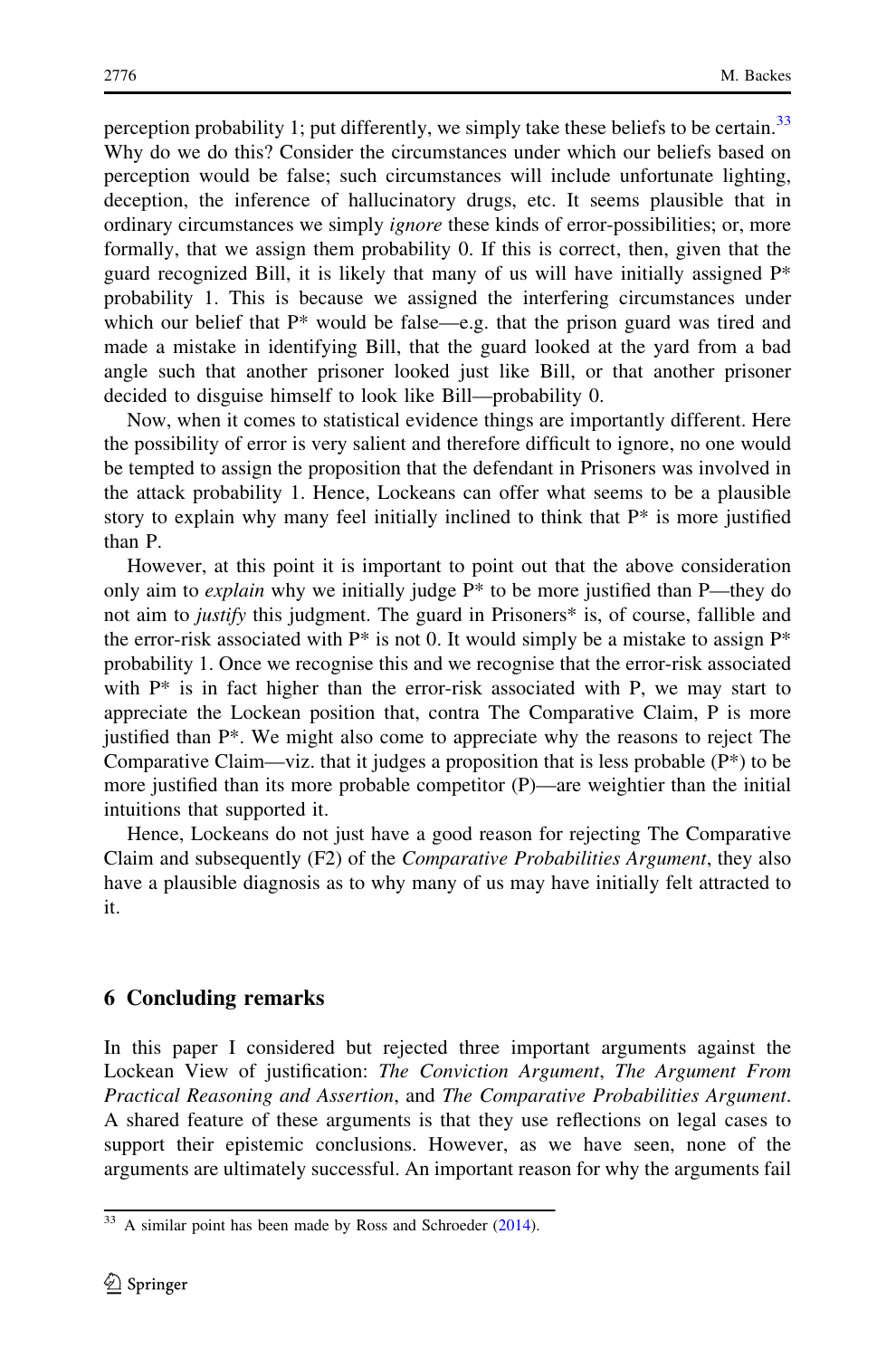<span id="page-18-0"></span>is that the connection between epistemology and the law is not nearly as close as it would need to be in order for these arguments to be convincing. In addition to defending the Lockean View against these three arguments from legal cases, we have also seen that there are very general reasons to be skeptical about the overall strategy of using legal consideration to evaluate epistemic theories—we called this general strategy of appealing to reflections on legal cases, to shed light on, and help answer, epistemic questions the legal-to-epistemic direction of exchange. The reason we should be pessimistic about arguments that follow the legal-to-epistemic direction of exchange is that, as we have seen, our epistemic aim is different from the aim of the law: in addition to reaching verdicts that are likely to be true, the law is also concerned with reaching verdicts that are fair and just—something that is ultimately irrelevant to epistemic theorizing. Hence, contra to recent arguments in the justification literature, we should not expect epistemic theories to track legal verdicts; and similarly, we should abandon the idea that legal considerations are helpful in evaluating epistemic theories.

Acknowledgements I want to thank Martin Smith, the audience at the 'Evidence in Law and Ethics' workshop at *Jagiellonian University*, and an anonymous referee for their helpful comments on earlier versions of this paper.

Open Access This article is distributed under the terms of the Creative Commons Attribution 4.0 International License ([http://creativecommons.org/licenses/by/4.0/\)](http://creativecommons.org/licenses/by/4.0/), which permits unrestricted use, distribution, and reproduction in any medium, provided you give appropriate credit to the original author(s) and the source, provide a link to the Creative Commons license, and indicate if changes were made.

#### References

Adler, J. (2002). Belief's own ethics. Cambridge: MIT University Press.

Bennett, C. (2013). The expressive function of blame. In D. J. Coates & N. A. Tognazzini (Eds.), *Blame:* Its nature and norms. New York: OUP.

Bergmann, M. (2006). Justification without awareness: A defense of epistemic externalism. Oxford: OUP.

- Blome-Tillmann, M. (2015). Sensitivity, causality, and statistical evidence in courts of law. Thought: A Journal of Philosophy, 4(2), 102–112.
- BonJour, L. (1985). The structure of empirical knowledge. Cambridge, MA: Harvard University Press.
- Buchak, L. (2014). Belief, credence, and norms. Philosophical Studies, 169(2), 285–311.
- Cohen, L. J. (1977). The probable and the provable. Oxford: OUP.
- Conee, E., & Feldman, R. (2004). Evidentialism. Oxford: OUP.
- Dennis, I. (2002). The law of evidence (2nd ed.). London: Sweet and Maxwell.

DeRose, K. (2002). Assertion, knowledge, and context. Philosophical Review, 111(2), 167–203.

- Douven, I. (2006). Assertion, knowledge, and rational credibility. Philosophical Review, 115(4), 449–485.
- Engel, P. (2013). In defence of normativism about the aim of belief. In T. Chan (Ed.), The aim of belief. Oxford: OUP.
- Enoch, D., & Fisher, T. (2015). Sense and sensitivity: Epistemic and instrumental approaches to statistical evidence. Stanford Law Review, 67, 557–611.
- Enoch, D., Fisher, T., & Spectre, L. (2012). Statistical evidence, sensitivity, and the legal value of knowledge. Philosophy & Public Affairs, 40(3), 197–224.
- Fantl, J., & McGrath, M. (2002). Evidence, pragmatics, and justification. Philosophical Review, 111(1), 67–94.